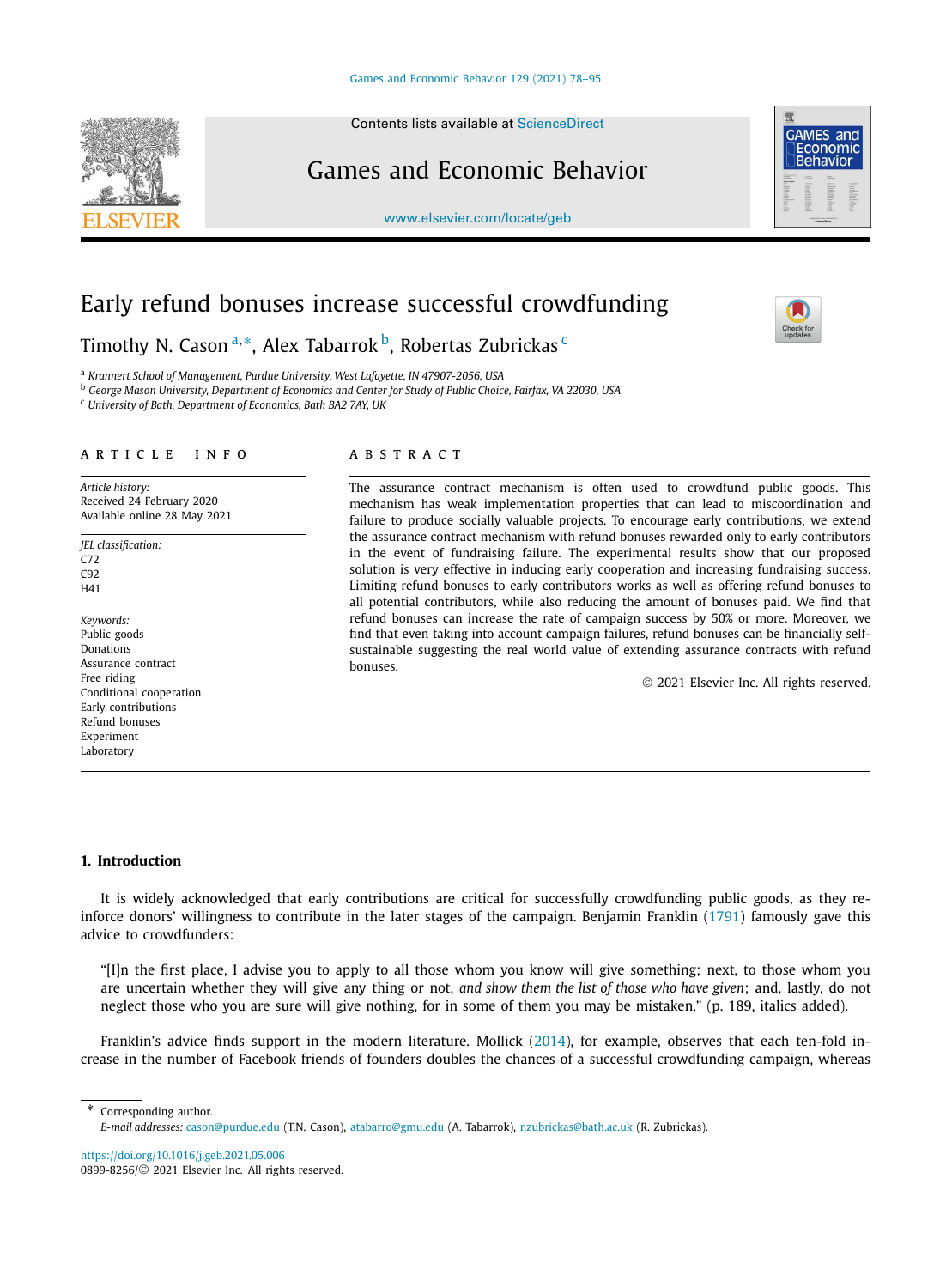Agrawal et al. (2015) and Colombo et al. (2015) attribute the success factor of social capital to its effect on raising early contributions.<sup>1</sup> Similarly, Andreoni (1998) demonstrates the advantages of seed money for a successful campaign.<sup>2</sup>

But seed money and social capital are limited. As a result, Franklin was generous with his advice but when asked for "a list of the names of persons [he] knew by experience to be generous and public-spirited" he refused. Franklin argued that frequent solicitations would make the potential donors disagreeable and no longer willing to support Franklin's projects. Since social capital is a depletable resource, its capacity to encourage early contributions is limited. In this paper, we instead offer a novel mechanism to encourage early contributions and increase crowdfunding success.

In practice, the main method of crowdfunding public goods is the assurance contract mechanism where contributions are refunded to donors if a target funding goal is not reached. The assurance provided by refunds encourages contributions (Bagnoli and Lipman, 1989; Admati and Perry, 1991) and we argue that the refund policy can be designed in ways that allow achieving specific goals. At the base of our designs lies the assurance contract with refund bonuses introduced by Tabarrok (1998) and Zubrickas (2014). Its main idea is to offer an additional refund bonus if the campaign *fails* to people who agreed to contribute. In other words, if the fundraising campaign misses the target, the contributors who offered funds are not only fully refunded but also receive bonuses. In a similar way to deposit insurance that prevents bank runs but is never paid out in equilibrium (Diamond and Dybvig, 1983), refund bonuses prevent inefficient fundraising equilibria and are never paid out in equilibrium for worthy campaigns.<sup>3</sup> That refund bonuses lie on the off-the-equilibrium path gives us the freedom of designing bonus schemes which, in particular, can be directed at encouraging early contributions.

In the theoretical part of the paper, we provide insight into the question of why early contributions affect the rate of success in public good fundraising. In the context of threshold public goods with dynamic contributions, there are two main theories about the role of early contributions. First, as Kessing (2007) and Cvitanić and Georgiadis (2016) show, early and continuation contributions can be strategic complements. An early contribution increases the probability of success and, in turn, the marginal value of subsequent contributions. The second theory relates the role of early contributions to conditionally cooperative behavior that can arise in a dynamic environment with multiple equilibria. Donors can adopt tit-for-tat strategies by conditioning later cooperation on earlier cooperation of others.<sup>4</sup> We show that the theory of strategic complements cannot explain the efficacy of early contributions in the typical assurance contract game applied in crowdfunding. In this game, contribution costs are linear, there is no discounting because contributions are released only at the end of the campaign, and earlier contributions are not sunk costs because of the refund policy. In particular, we show that all efficient Markov Nash equilibria have the same probability of provision irrespective of the dynamics of contributions or, put differently, the importance of early contributions does not follow from payoff relevance. Hence, if early contributions are found to affect the rate of success in an environment with refunds and no discounting, this effect has to follow from conditionally cooperative behavior.<sup>5</sup> In other words, we postulate, similar to the explanations of conditional cooperation based on social norms (Sugden, 1984; Bernheim, 1994; also see Bigoni et al., 2015), that early contributions matter because players view them as a signal about free riding and the level of cooperation and they condition subsequent contributions upon this signal. The experimental results are consistent with this postulate.

In the experimental part of the paper, we focus on 20% refund bonuses that are only offered for the contributions made in the first half of the campaign. We contrast resultant contributing behavior against that when (i) no bonuses are offered (the baseline treatment) and (ii) refund bonuses are offered for all the contributions made at any time during the campaign. We conduct our experiment on a lab-based fundraising platform with many main features of real-life crowdfunding such as asynchronous multiple contribution pledges over continuous time, constant updating of individual and aggregate pledge amounts until a fixed deadline, and simultaneously launched multiple fundraising campaigns. Each campaign lasts for two minutes, during which ten participating subjects can pledge their (multiple) contributions without any timing restrictions. Subjects' valuations for the public good are their private information.

In line with the empirical patterns of crowdfunding, we observe that in the baseline (no bonus) treatment successful and unsuccessful campaigns differ in the trajectories of contributions over time. If contributions are sluggish to kick off, they will fail, and typically by a large margin, to reach the funding target. This observation demonstrates the relevance of inefficient (low contribution) equilibria. Empirical analysis also suggests that in the baseline treatment equilibrium coordination can be closely linked with conditional cooperation. Specifically, in successful campaigns the median subject makes two onetime contributions compared to a single median contribution in unsuccessful campaigns. Furthermore, we do not observe a higher occurrence of late contributions in an attempt to make up for a low half-time accumulated aggregate contribution.

<sup>1</sup> See Belleflamme et al. (2015) and Cai et al. (2021) for literature reviews on the role of social capital in crowdfunding.

<sup>2</sup> For more on the importance of seed money in public good provision, see Vesterlund (2003) or List and Lucking-Reiley (2002), who, for example, show in a field experiment that the number of contributors to a charity and the size of contributions increase with greater seed money. For evidence on the importance of early contributions for crowdfunding, see Bøg et al. (2012), Etter et al. (2013), Wash (2013), Koning and Model (2014), van de Rijt et al. (2014), Solomon et al. (2015), and Li et al. (2020).

<sup>&</sup>lt;sup>3</sup> The idea of refund bonuses can be linked to the augmented revelation principle of Mookherjee and Reichelstein (1990), where side (off-the-equilibriumpath) payments are designed to eliminate undesirable equilibria.

 $^4$  Using the data from the influential work on conditional cooperation by Fischbacher et al. (2001) and its 17 replication studies, Thöni and Volk (2018) demonstrate that 62% of contributors in laboratory public good games are conditional cooperators.

<sup>5</sup> There is also an informational channel for the role of early contributions that can create an information cascade in contributing behavior. Here we abstract from this by assuming that contributors are perfectly informed about their private valuation of the public good.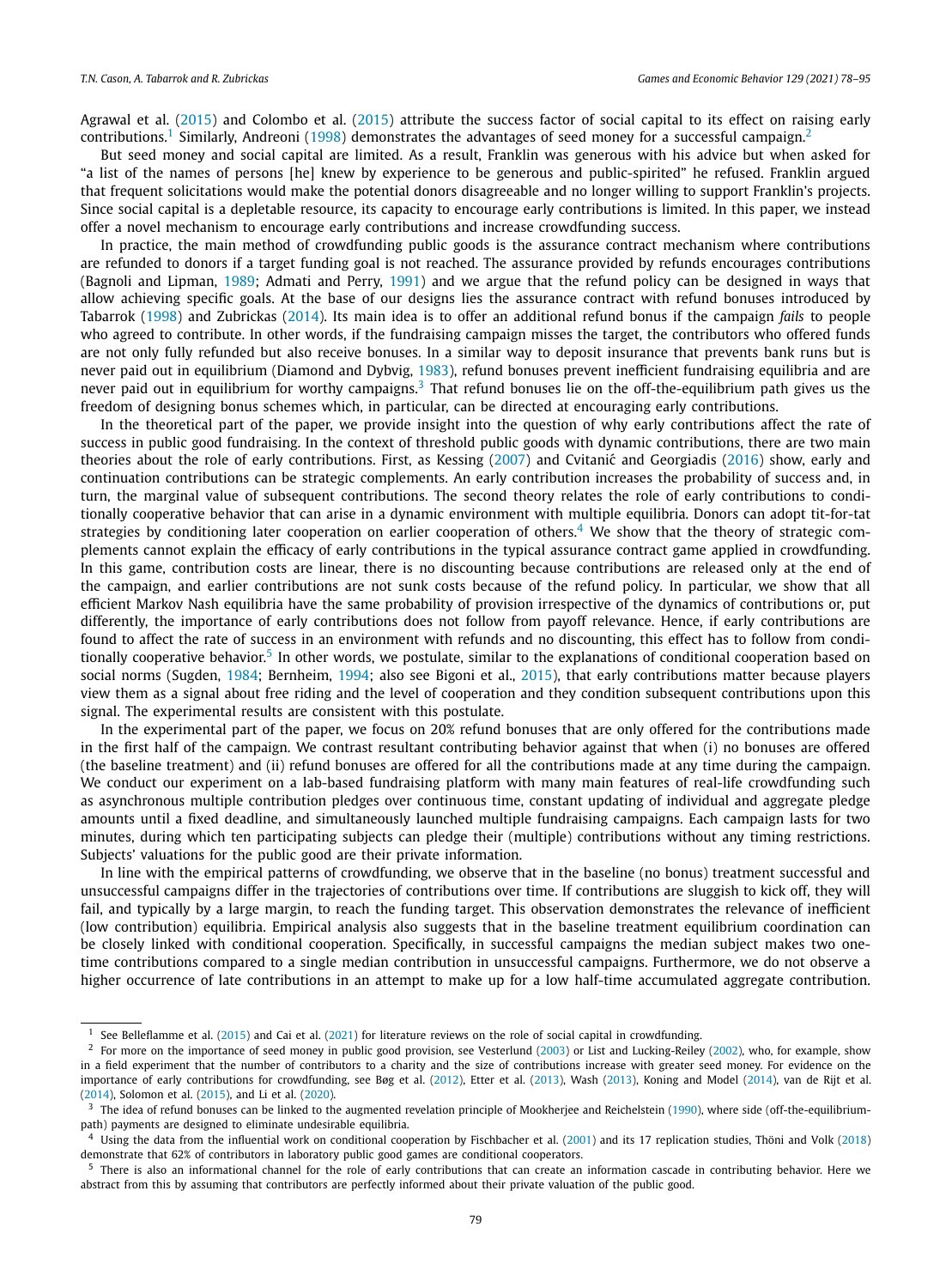At the same time, the half-time accumulated contribution is an important predictor of the campaign's success. Overall, in the baseline treatment if subjects do not start cooperating early, they do not cooperate at all.

Our main experimental finding is that refund bonuses for early contributions increase the success rate by over 50% relative to the baseline. Refund bonuses push contributions from the baseline trajectory to the successful campaign trajectory. Importantly, cooperation does not cease in the second half of the campaign when contributions are no longer eligible for bonuses. This suggests that subjects continue playing efficient equilibrium strategies upon observing high levels of earlier cooperation irrespective of incentives used to induce such cooperation. The increase in the success rate generates sufficient returns to compensate for the costs of refund bonuses paid for unsuccessful campaigns. When all contributions, not just early contributions, are eligible for refund bonuses, there is a flurry of activity toward the end of the campaign. These refund bonus campaigns also increase success rates but last-moment contributions can result in last-moment miscoordination and, hence, campaign failures and bonus payments. Refund bonuses restricted to early contributions, by contrast, improve the coordination mechanism by setting it to work earlier in the campaign, the advantage of which is significant savings on refund bonus costs. Lastly, we also find that refund bonus treatments can have better distributive efficiency properties than the baseline.

We also consider several other refund bonus designs aimed at encouraging early cooperation. Lowering the rate of refund bonuses from 20% to 10% results in a lower success rate. In other schemes, refund bonuses are offered in a fixed amount and offered in a fixed amount only to the earliest contributors who make contributions of at least a pre-specified minimum level. All the refund bonus schemes tend to work well but we observe that schemes inducing more early contributions tend to perform best, supporting our general claim about the importance of encouraging more early cooperation.

The first experimental study on refund bonuses is Cason and Zubrickas (2017). It considers a static environment and focuses on implementation properties related to information, bonus size, and group size. Cason and Zubrickas (2019) reports results for an experiment with a dynamic environment similar to the one studied here, but for different refund bonus treatments and a variable number of projects available for funding. In particular, it considers proportional bonuses only that are paid for any contribution made during the entire fundraising time period, whereas this new experiment considers completely new bonus schemes to promote early contributions. Unlike the present study, the previous study did not perform a treatment comparison of distributive efficiency. See also Chandra et al. (2016) for an application of the refund-bonus mechanism. Generally, pecuniary incentives for encouraging contributions for public goods appear in a number of papers, e.g., Varian (1994), Falkinger (1996), Morgan (2000), Goeree et al. (2005), Gerber and Wichardt (2009), and Yang et al. (2018). The distinguishing feature of refund bonuses is that they are a simple and practical extension of the already widely used crowdfunding mechanism.

In the current study, by promoting early contributions we achieve an even higher success rate than in previous studies and at significantly lower costs of refund bonuses. Funders may be reluctant to risk some of their own capital to offer refund bonuses so lowering the cost of refund bonuses is important to encourage crowdfunders to adopt the mechanism in practice.

The remainder of this paper is organized as follows. In Section 2, we discuss theory and formulate hypotheses. In Section 3, we present the design of the experiment, the results of which we discuss in Sections 4 and 5. In Section 6 we discuss experimental results from alternative bonus designs.

# **2. Theory and hypotheses**

In this section, we discuss theoretical properties of the standard assurance contract and provide motivation for refund bonuses. The formal details are provided in Appendix A.

Consider a community with a potential threshold public good project. Community members have privately known valuations of the public good which are independently and identically distributed according to a known distribution. We assume that the highest possible individual valuation is less than the cost of the project, *C*, so collective action is necessary to produce the public good. The community launches a fundraising campaign for the project with an assurance contract. The campaign runs for a period of time over which community members can make (multiple) contribution pledges. At any given moment of time, members can observe the total accumulated contribution. Contributions are collected at the end of the campaign only if the target for contributions, *C*, is reached. If the target is not reached, then contributions are not collected. In the assurance contract with refund bonuses, if the target is not reached contributors also receive refund bonuses. In the main experiment we implement refund bonuses that are proportional to the contributions pledged, but we also consider refund bonuses of a fixed size and that are paid for contributions equal to or above a pre-determined level.

# *2.1. Assurance contract*

The assurance contract creates the problem of dynamic provision for a threshold public good. In line with related studies (Kessing, 2007, Cvitanić and Georgiadis, 2016), we formally analyze this problem under the assumption that contributors play Markov (payoff-relevant) strategies. We say that an equilibrium is inefficient if the probability of provision is zero and efficient if the probability of provision is positive. In Proposition 1, we present equilibrium properties of the (standard) assurance contract without refund bonuses.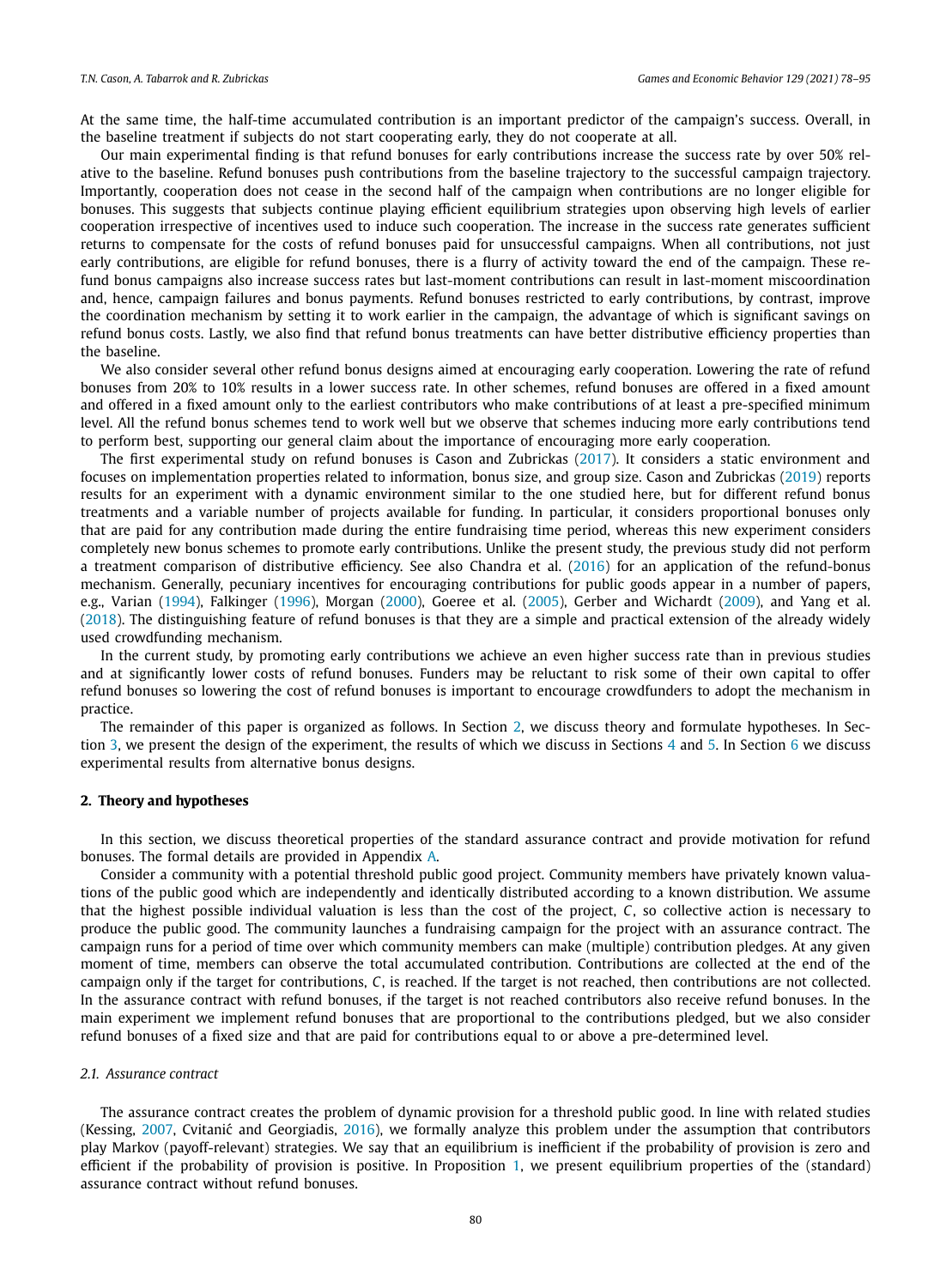Proposition 1. For the assurance contract without refund bonuses, (i) there are efficient and inefficient equilibria; (ii) all efficient *equilibria have the same probability of provision.*

While part (i) of Proposition  $1$  is a well-known result in the literature on public goods, part (ii) is new, to the best of our knowledge. It says that the probability of provision is path-independent or, in other words, early contributions should not affect the rate of provision when agents choose Markov strategies. The reason behind this finding is that early contributions are not sunk when contributions are refunded in the event of failure. An early contribution not only brings the accumulated contribution closer to the funding target, prompting others to contribute, but it effectively reduces the contributor's private valuation for the remaining part of the public good, which lowers his incentive to contribute further. The linear cost structure together with no discounting (contributors make payments only at the end of the campaign) precludes the emergence of strategic complementarities between early and late contributions.

For early contributions to play a distinctive role for public good provision, their effect must stem from sources other than payoff relevance. In a dynamic setting, one such source can be the multiplicity of equilibrium outcomes (part (i) of Proposition 1), which can support a richer set of strategies than those embodied by payoff relevance. In particular, contributors can employ tit-for-tat strategies by conditioning their further cooperation on the degree of cooperation observed earlier in the campaign. The threat of discontinuation of later cooperation is credible because of the existence of low-contribution equilibria.<sup>6</sup> From a different perspective, the role of early contributions is to signal cooperative intentions in order to avert the formation of free riding beliefs. While all efficient equilibria lead to the same aggregate outcome, their dynamics of contribution accumulation can be very different. In some equilibria contributors can start contributing early in the campaign, but in other equilibria – only late. Since inefficient low-contribution equilibria also have low levels of early contributions, a sluggish start can be interpreted as contributors' free riding rather than postponing contributions to later stages of the campaign.

Hence, based on conditional-cooperation considerations that arise from the multiplicity of equilibrium outcomes, we have

# **Hypothesis 1** *(Conditional cooperation).* Greater early contributions increase campaign success.

Evidence in favor of Hypothesis 1 would indicate conditional cooperation as a primary contributing factor since explanations based on payoff relevance are ruled out (part (ii) of Proposition 1). Such evidence would indicate the importance of behavioral factors that encourage early contributions. At the same time, the rejection of Hypothesis 1 would be evidence in favor of payoff relevance, which would then highlight the importance of improving implementation properties like eliminating inefficient equilibria. As we discuss in the next subsection, refund bonuses can be applied to both tasks.

# *2.2. Refund bonuses*

The next proposition shows that refund bonuses can be designed to eliminate inefficient equilibria. The outcome with zero probability of provision cannot be an equilibrium because in such a situation there is always a person who could benefit from an increase in his contribution either because of the refund bonus (or a larger refund bonus in the case of proportional refund bonuses) or because of the provision of the public good.

# Proposition 2. There is an assurance contract with refund bonus, proportional and/or fixed, that has no inefficient equilibria.

The elimination of inefficient low-contribution equilibria implies that we should observe more provision compared to the case without bonuses. Fundraising campaigns with refund bonuses can still fail even when it is efficient to provide the public good because there is a coordination problem among *efficient* equilibria which cannot be fully remedied by refund bonuses.<sup>7</sup> Therefore, the second implication of refund bonuses is a smaller shortfall in contributions for unsuccessful campaigns. This implication would be indicative of whether the difference in provision rates is due to the existence of low-contribution equilibria in campaigns without refund bonuses. Thus,

**Hypothesis 2.** (i) Refund bonuses increase the rate of provision of fundraising campaigns, and (ii) unsuccessful campaigns receive more pledged contributions when refund bonuses are offered.

<sup>6</sup> It is straightforward to formalize such strategies and resultant equilibrium play; see, e.g., Kreps et al. (1982) for an approach. Also see Bigoni et al. (2015) for an example and empirical evidence and Sugden (1984) and Bernheim (1994) for explanations of conditional cooperation based on social norms.

 $^7$  In some cases, refund bonuses can also eliminate or reduce coordination problems among efficient equilibria by reducing the number of such equilibria. In the case of a homogeneous group when every contribution is necessary, Tabarrok (1998) designs a fixed bonus scheme under which contribution is a dominant strategy. For a heterogeneous group but without aggregate uncertainty, Zubrickas (2014) shows that it is possible to design a proportional refund bonus rule that leads to a unique efficient equilibrium.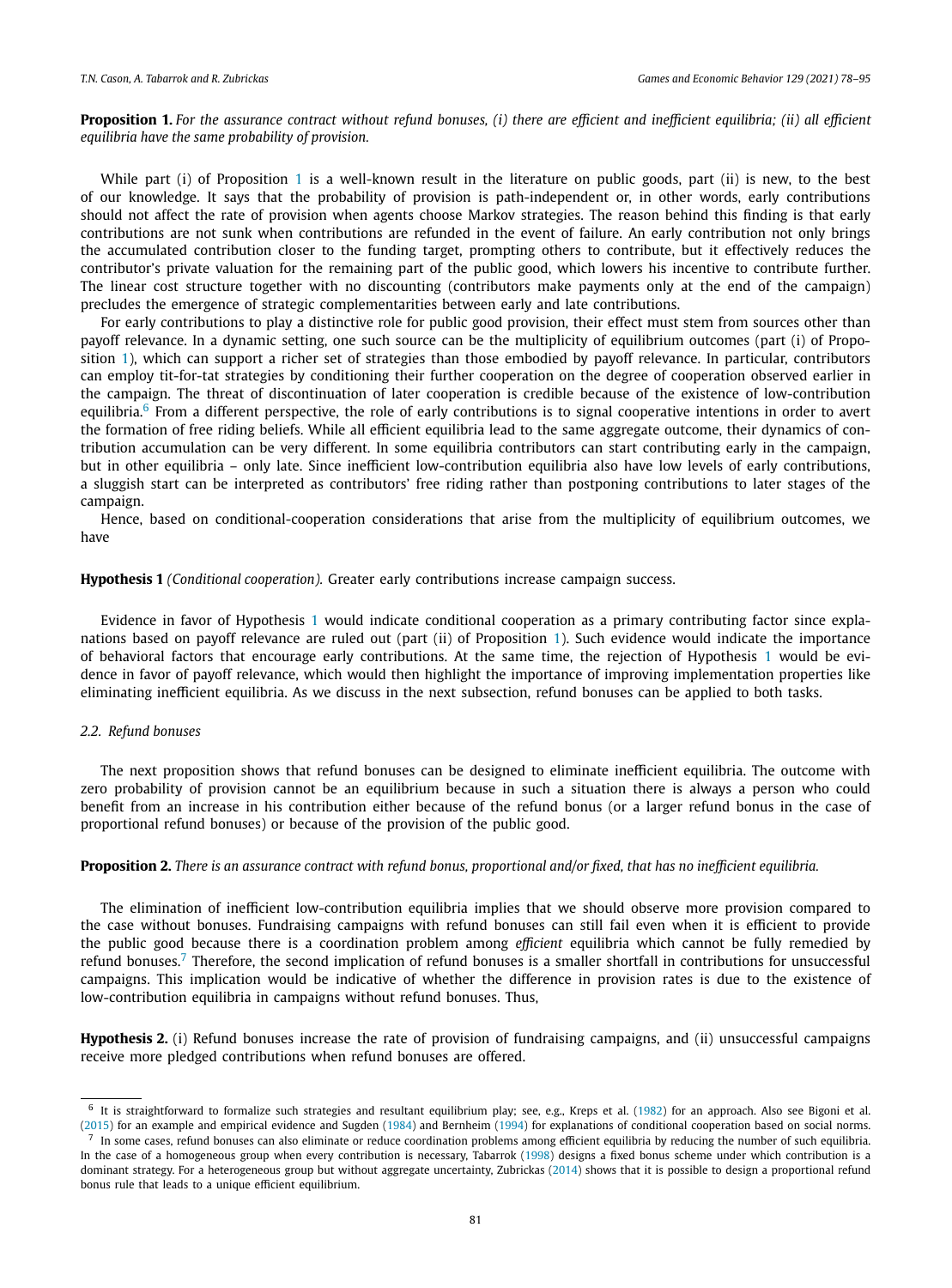The distinctive feature of refund bonuses is that their payment lies on the off-the-equilibrium path, which allows us to design bonus schemes aimed at specific objectives. Given our hypothesis that early contributions can matter for provision success, we study bonus schemes designed for the purpose of encouraging early contributions. Our focus is on a scheme that gives proportional refund bonuses to the contributions made in the first half of the campaign. This scheme also precludes inefficient equilibria as otherwise contributors could have increased their bonuses by contributing early rather than later. Thus, based on the fact that all equilibria are efficient with refund bonuses, we have

**Hypothesis 3.** The rate of provision does not differ among refund bonus designs.

# **3. Experimental design**

Subjects' preferences over public goods, termed "projects" in the instructions, were controlled using randomly drawn and private induced values. Subjects were assigned to ten-person groups, and each period every individual received an independent value drawn for each project from  $U[20, 100]$ .<sup>8</sup> The threshold for funding each project was fixed at  $C = 300$ experimental dollars. The average aggregate project value across all 10 contributors (600) exceeds the project cost, and the realized minimum aggregate project value (based on the actual random individual draws) was 469. So all projects were efficient to fund.<sup>9</sup> If aggregate contributions during the two-minute funding window reached the threshold of 300, every group member received his or her drawn value for that project irrespective of their own contribution. Contributions in excess of the threshold were not refunded and did not affect project quality. Therefore, net subject earnings for successfully funded projects simply equaled their drawn project value minus their own total contribution.

The contribution mechanism operated in continuous time, and individuals could make contributions at any moment while a two-minute timer counted down to a hard close. They could make as many contributions, in whatever amounts they desired, during this window. Contributions could not be withdrawn. The individual contributions were instantly displayed to all nine others in the group on an onscreen table listing. This provides a simple approximation to the information provided by online crowdfunding sites, where projects often display how many individual contributions fall into various ranges. In addition, subjects' screens displayed the total contribution sum raised at that moment, next to the target contribution threshold (300). The screen also continuously updated the individual's own total contribution for the period, summed across their (potentially multiple) contribution amounts.

The experiment employed a baseline treatment with no refund bonus, and alternative versions of the refund bonus. As with most crowdfunding sites in the field, contributions were refunded when the funding threshold was not reached. The main experiment presented in Sections 4 and 5 included the baseline treatment (no refund bonus) and two versions of a proportional refund bonus, where the extra bonus amount is a proportion of the individuals' attempted contribution. The treatments differed in whether the 20% proportional bonus was paid for contributions made at any time (P20) or only for early contributions (PE20):

**Baseline**: No refund bonus; only refund of attempted contribution when the funding threshold is not reached. (10 groups of 10 subjects.)

**P20**: Proportional refund bonus *r* = 0.20 paid on contributions made at *any time* of the two-minute contribution window. (13 groups of 10 subjects.)

**PE20**: Proportional refund bonus *r* = 0.20 paid on contributions made *during the first minute* of the two-minute contribution window. (11 groups of 10 subjects.)

In every period two alternative projects were available for potential contributions, with differing refund bonus rules for each, in order to investigate whether coordination difficulties caused by multiple projects affect the performance of refund bonuses. This also captures a key aspect of crowdfunding in the field, where potential contributors can choose among multiple projects available for support. Subjects' project value draws for these two projects were independent. Both projects or one project could be funded successfully. The experiment instructions shown in the online appendix include an image of the contribution screen, which always showed both projects available for contributions.

Some sessions included 30 periods, with a variation in the treatment conditions once within the session after 15 periods. Following an Advisory Editor's suggestion, eight later sessions eliminated the mid-session treatment change and simply conducted one treatment configuration for 20 total periods. The data analysis accounts for the period number and treatment ordering to verify that the main conclusions are not sensitive to these small procedural variations. We did not include alternative projects with identical refund bonus conditions, or both with no refund bonus, because previous research (Corazzini

<sup>&</sup>lt;sup>8</sup> Diederich et al. (2016) show that achieving efficiency in public good provision with a group size of 10 can be as challenging as with a group size of 40 or 100.

<sup>9</sup> Subjects were not told explicitly that all projects provide a positive net benefit to the group, but they could infer that this is highly likely. It was common knowledge that the average aggregate value is double the funding threshold of 300.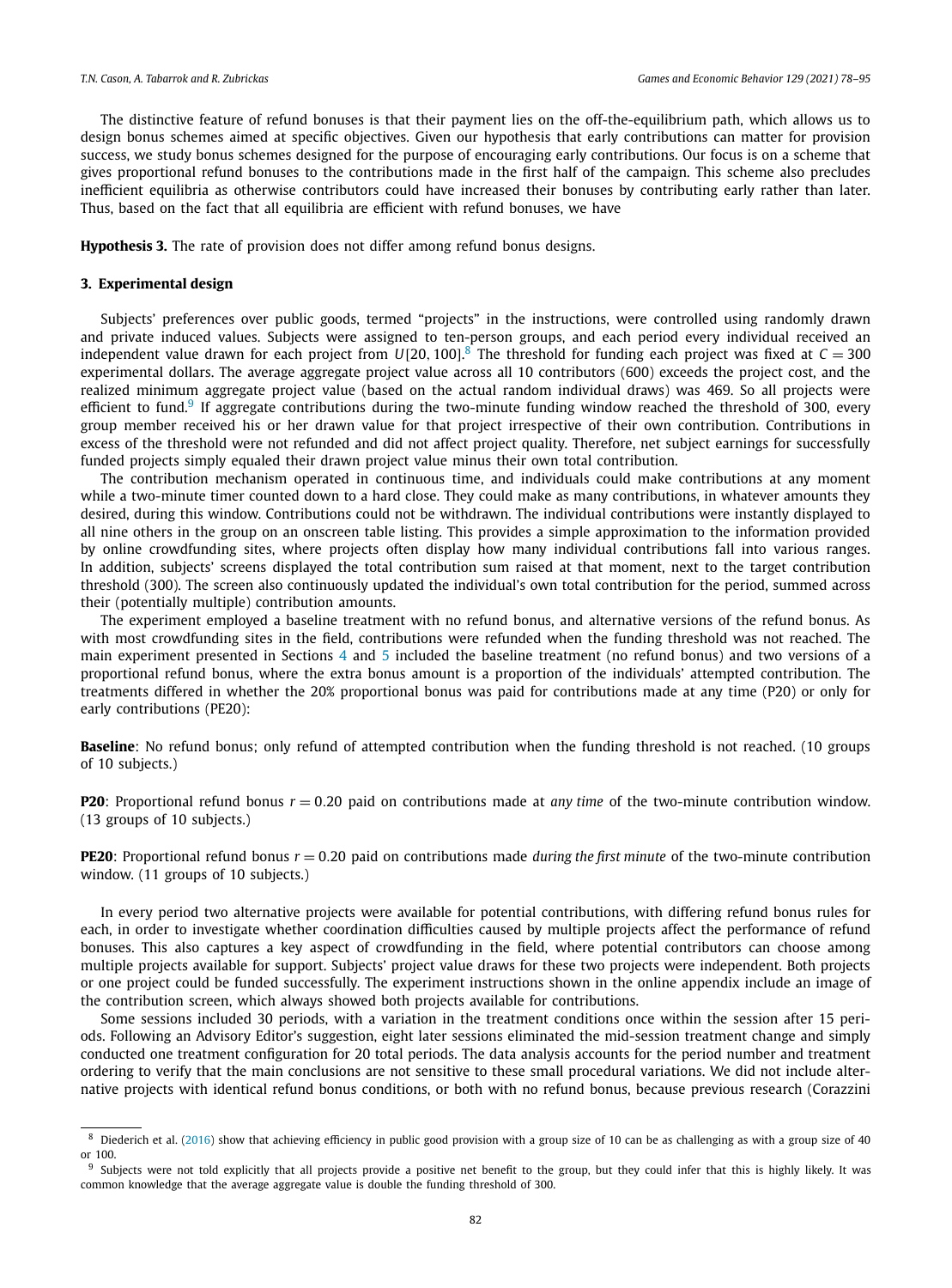| Table 1<br>Funding frequency and average shortfall. |                 |                   |                        |  |  |  |
|-----------------------------------------------------|-----------------|-------------------|------------------------|--|--|--|
|                                                     | Treatment       | Funding frequency | Shortfall (std. error) |  |  |  |
|                                                     | <b>Baseline</b> | $74/170 = 43.5%$  | 86.2(6.2)              |  |  |  |
|                                                     | P <sub>20</sub> | $133/220 = 60.5%$ | 29.0(2.9)              |  |  |  |
|                                                     | <b>PE20</b>     | $154/230 = 67.0%$ | 49.8(3.8)              |  |  |  |

et al., 2015, 2020; Ansink et al., 2017; Cason and Zubrickas, 2019) has already investigated coordination and contributions to multiple projects with similar or identical characteristics.

The paper overall reports data from a total of 280 subjects, which includes decisions made by 200 new subjects along with 80 subjects from a subset of sessions and treatments reported in Cason and Zubrickas (2019).<sup>10</sup> All sessions were conducted at the Vernon Smith Experimental Economics Laboratory at Purdue University, using z-Tree (Fischbacher, 2007). Subjects were undergraduate students, recruited across different disciplines at the university by email using ORSEE (Greiner, 2015), and no subject participated in more than one session.

At the beginning of each experimental session an experimenter read the instructions aloud while subjects followed along on their own copy. Appendix B presents this exact instructions script. Earnings in the experiment are denominated in experimental dollars, and these are converted to U.S. dollars at a pre-announced 50-to-1 conversion rate. Subjects are paid for all project rounds and also received a US\$5.00 fixed participation payment, and their total earnings averaged US\$26.25 each. Sessions usually lasted about 60 to 90 minutes, including the time taken for instructions and payment distribution.

#### **4. Results**

We present the results on the baseline, refund bonus (P20), and refund bonus for early contributions (PE20) treatments in four subsections. Subsection 4.1 presents the overall treatment comparisons on the project funding rate and individual contributions. Subsection 4.2 provides additional details of individual and group contributions across treatments. Subsection 4.3 investigates reasons for campaign failures in the baseline and P20 treatments and the role of early contributions. In Subsection 4.4 we discuss the advantages of the PE20 bonus design for mitigating the reasons for campaign failures.

# *4.1. Treatment comparisons*

Table 1 summarizes the funding rates for the three experimental treatments. In the baseline treatment without any refund bonuses, less than one-half of the projects are funded, whereas over 60 percent of projects are funded with refund bonuses. Comparing the baseline treatment with our early contribution refund bonus (PE20) shows that the early refund bonus increased success rates by more than 50% (23.5 percentage points). Based on average success rates calculated across independent groups of 10 subjects, a nonparametric Mann-Whitney test indicates that both refund bonus treatments have a higher success frequency than the baseline (for P20, *p*-value = 0.024,  $n = 13$ ,  $m = 10$ ; for PE20, *p*-value = 0.005,  $n =$ 11,*m* = 10). Success rates are not significantly different, however, for the two refund bonus treatments (Mann-Whitney  $p$ -value = 0.120).

Part (ii) of Hypothesis 2 states that unsuccessful campaigns in the baseline (no bonus) condition should receive less pledged contributions than those with refund bonuses. The rightmost column of Table 1 provides clear support for this prediction. Without refund bonuses average contributions are more than 86 experimental dollars below the funding threshold of 300, and this large shortfall is nearly two to three times greater than the average shortfall in the treatments with refund bonuses.

Table 2 reports two regressions that test whether the refund bonus treatments lead to significantly greater contributions and funding performance relative to the baseline. The first column reports a random effects linear probability model of funding success, with refund bonus treatment dummy variables to document differences in funding likelihood.<sup>11</sup> The norefund baseline treatment is the omitted case. The model also includes as a regressor the total value of the project, summed across all 10 members of the group (Group Value), which indicates a significantly greater funding likelihood for more valuable projects. The Period variable and a dummy variable representing the second treatment of the session account for the time trend. The funding success rate tends to decrease over time in all treatments, which reflects an increase in miscoordination in the final seconds of the contribution window. As we document later, subjects increasingly concentrate their contributions in the final seconds as they wait for others to contribute, which can lead to greater variance in success frequency and partly explain the low value of the R-squared statistic in the "Funding success" column. The regression also

<sup>&</sup>lt;sup>10</sup> In particular, the main experiment includes 8 groups of 10 subjects from Cason and Zubrickas (2019) in the P20 treatment, half conducted alongside the baseline (no bonus) treatment and half with an alternative lower (*r* = 0.10) refund bonus treatment P10. To these 8 P20 groups we added 5 more groups, 1 conducted with a baseline alternative and 4 conducted with treatment PE20 as the alternative project. We also included 7 additional groups of 10 subjects in the PE20 treatment, 5 conducted along with the baseline treatment and 2 conducted with a PE10 treatment as the alternative, which paid a  $r = 0.10$  refund bonus for contributions made in the first half of the contribution window.

 $11$  A random effects logit model leads to identical conclusions, so we report the LPM since the coefficients are simple to interpret. See also Gomila (2021).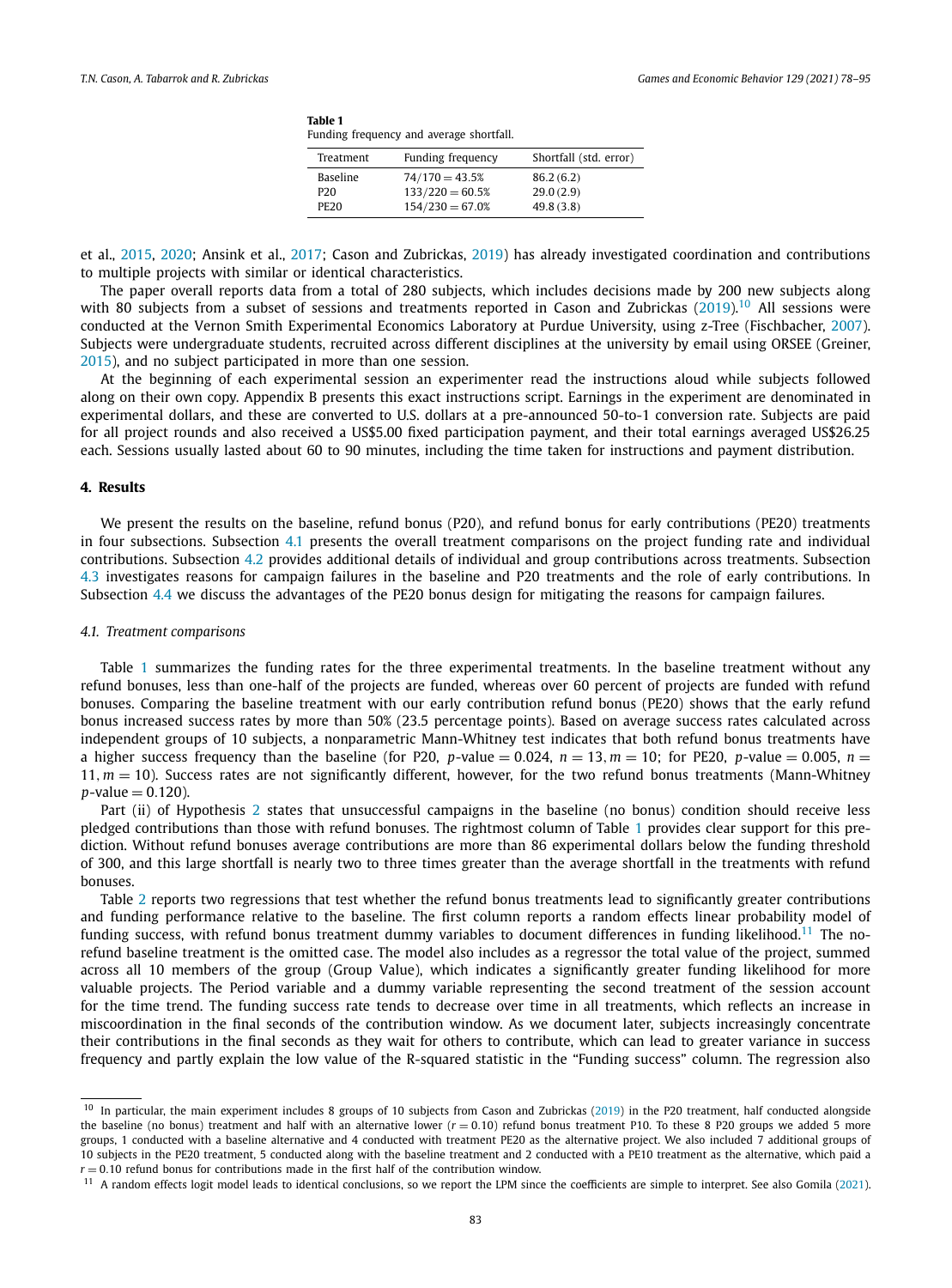|  |  | Funding success and individual contributions. |
|--|--|-----------------------------------------------|
|  |  |                                               |

| Funding success | Individual contributions                                                                                                                                          |
|-----------------|-------------------------------------------------------------------------------------------------------------------------------------------------------------------|
|                 | 4.882*                                                                                                                                                            |
|                 | (2.162)                                                                                                                                                           |
|                 | 5.869*                                                                                                                                                            |
|                 | (2.337)                                                                                                                                                           |
|                 |                                                                                                                                                                   |
|                 |                                                                                                                                                                   |
|                 | $0.407**$                                                                                                                                                         |
|                 | (0.011)                                                                                                                                                           |
|                 | $-0.065$                                                                                                                                                          |
|                 | (0.049)                                                                                                                                                           |
|                 | 1.251                                                                                                                                                             |
|                 | (1.830)                                                                                                                                                           |
|                 | Included                                                                                                                                                          |
|                 | 1.869                                                                                                                                                             |
|                 | (2.794)                                                                                                                                                           |
|                 |                                                                                                                                                                   |
|                 | 6200                                                                                                                                                              |
|                 | $0.121*$<br>(0.062)<br>$0.189**$<br>(0.067)<br>$0.003**$<br>(0.0003)<br>$-0.009**$<br>(0.003)<br>$-0.114$<br>(0.081)<br>Included<br>$-0.688*$<br>(0.300)<br>0.175 |

Note: Random-effects regressions, with standard errors reported in parentheses. Individual Contributions column displays tobit model estimates with censoring at 0. ∗∗ indicates coefficient is significantly different from zero at the .01 level; \* at .05.

includes characteristics of the other project seeking contributions contemporaneously; specifically, the value of this other project and the type of refund bonus treatment (if any). These terms are typically not significantly different from zero and so they are suppressed in the table.

Both of the coefficient estimates on the refund bonus treatments are significantly positive, consistent with an increased funding likelihood identified above in the nonparametric tests. This provides support for Hypothesis 2(i). The PE20 version of the bonus, which pays a higher proportional refund bonus  $(r = 0.20)$  for contributions made during the first 60 seconds of the period, appears to perform the best. But a comparison with the P20 refund bonus indicates no significant difference between the PE20 and P20 coefficient estimates (Chi-squared  $p$ -value = 0.304).

The second column of Table 2 employs a different dependent variable, replacing funding success with individual contributions, aggregated across the two-minute contribution window for each individual in each period. About 9 percent of individual contributions are 0, so this is estimated as a tobit model. The estimates provide similar conclusions regarding the benefit of including refund bonuses. Similar to the funding success estimates, the two refund bonus treatments do not have significantly different impacts on individual contributions (Chi-squared *p*-value = 0.667). Results are similar for an alternative specification that interacts the refund bonus treatment with the individual project value to allow for differential impacts of project value across treatments.

This initial treatment comparison provides support for the main implication of refund bonuses: Bonuses raise the rate of provision by eliminating inefficient, low-contribution equilibria as observed by larger amounts pledged for unsuccessful campaigns (Hypothesis 2). Moreover, the specific design of the refund bonuses, and in particular their timing, does not matter for success. This is consistent with the prediction of Hypothesis 3. As we will document later, however, the longer time period for bonus-eligible contributions for P20 leads to significantly larger bonus payments for unsuccessful projects, and also reduces fundraiser returns. Encouraging early contributions through targeted bonuses is more costeffective.

# *4.2. Individual and group contributions*

In this subsection, we document patterns of individual and group contributions across treatments and over time. Recall that individuals could choose when and how often to pledge contributions to the projects at any time during the contribution window.

Table 3 contrasts individual contributing behavior across successful and unsuccessful projects and across treatments. First, we note little difference across treatments for successful projects shown on the right side: the average total individual contribution is slightly above 30, on average less than one person fully free rides, and the median contributor makes two contributions during the campaign. The only sizable difference across treatments lies in the amounts of contributions raised in the first 60 seconds (last column). Unsurprisingly, under the PE20 treatment more early contributions are raised. Second, less similarity exists across treatments for unsuccessful projects and the baseline treatment clearly stands out. Compared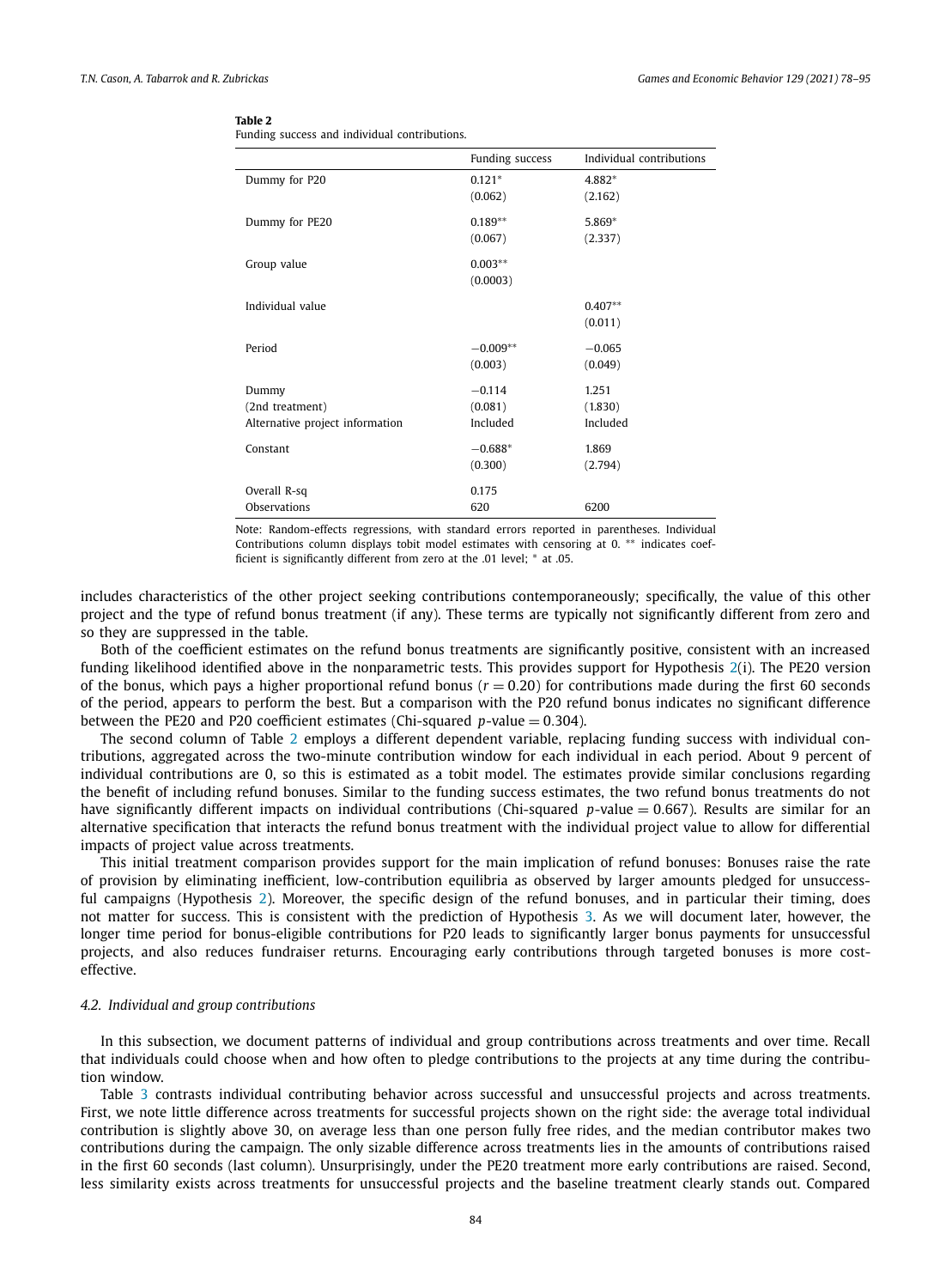Individual contributions: amount, frequency, and free riding.

| Treatment       | Unsuccessful projects |           |            |            | Successful projects |           |              |            |
|-----------------|-----------------------|-----------|------------|------------|---------------------|-----------|--------------|------------|
|                 | $a_i$                 | $a_i = 0$ | # of $a_i$ | $0 - 60''$ | $a_i$               | $a_i = 0$ | $#$ of $a_i$ | $0 - 60''$ |
| Baseline        | 21.4                  | 0.218     |            | 128.9      | 30.8                | 0.085     |              | 209.4      |
| P <sub>20</sub> | 27.1                  | 0.082     | ∼          | 131.8      | 31.4                | 0.071     |              | 187.3      |
| <b>PE20</b>     | 25.0                  | 0.079     |            | 197.6      | 31.7                | 0.048     |              | 251.6      |

Note:  $\sum a_i$  stands for the mean sum of one-time individual contributions made over the contribution window,  $|\sum a_i = 0|$  for the share of subjects with zero contributions, # of *a<sup>i</sup>* for the median number of one-time individual contributions, and 0–60′′ for the mean sum of one-time individual contributions made over the first 60 seconds of the campaign.

to other treatments and own performance for successful projects, the baseline treatment features the largest drop in the mean sum of individual contributions. This drop can be related to the increase in the amount of free riding with more than two subjects free riding on average whereas in other treatments it is still less than one. The median contributor makes only one contribution unlike in other treatments and the amount of early contributions is also most affected in the baseline treatment. These observations point to the relevance of low-contribution equilibria for contributing behavior in campaigns without bonuses.

Although the present project focuses on the intensity of contributions within a given group, our findings on free riding behavior suggest that the extensive margin of contributions can be as relevant. The differences in free riding frequency for the baseline relative to both refund bonus treatments are highly statistically significant according to a random effects logit model with session clustering (*p*-value < 0.001 for all differences). In other words, while some subjects free ride on campaigns without bonuses, they choose to contribute to campaigns that offer bonuses. Thus, in addition to attracting more individual contributions, campaigns with refund bonuses can also attract a larger number of contributors. We leave this question for future research.

In the next two figures, we explore the patterns of group contributions. Fig. 1 presents all the campaigns in the space of early and late aggregate contributions, where each dot represents a different campaign. The efficient equilibrium prediction is that the outcome of a campaign should lie on the  $(0, 300) - (300, 0)$  efficiency line, where we observe a large concentration of outcomes. The figure also reveals notable differences across the treatments. The concentration of PE20 treatment outcomes around the efficiency line below the 45-degree line (solid squares) shows that more contributions are pledged during the first half of the period in this treatment. The P20 refund bonus campaigns (open circles) are spread along the entire efficiency line, suggesting that subjects compensate for low early contributions by contributing more later. In contrast, we do not observe such compensating behavior in baseline projects (solid diamonds), where efficiency is achieved only when sufficient early contributions are raised. In general, Fig. 1 shows that the observed contributing behavior is consistent with theoretical predictions. The dispersed "cloud" of outcomes in the baseline treatment can be attributed to multiple equilibrium outcomes. Refund bonuses press campaign outcomes onto the efficiency line, in line with the prediction about the unique efficient equilibrium outcome.

Fig. 2 displays the average cumulative contributions over time for each treatment. The figure distinguishes successful projects with solid lines (contributions that reach the threshold of 300) and unsuccessful ones with dashed lines. Many of the contributions are concentrated in the initial 20 to 40 seconds, as well as the final 5 to 10 seconds, regardless of the refund bonus rules. But they also illustrate different patterns due to the timing of refund bonus-eligible contributions. The refund bonuses in treatment PE20 that are targeted for only contributions made during the first minute tend to raise early contributions relative to the baseline, both for successful and unsuccessful projects. The midpoint increase in contributions just before the 60-second initial period ends is also clearly evident, when on average projects have raised 234 of the 300 target. By contrast, in the baseline and P20 treatments contributions accumulate more slowly, with on average 164 and 165 of the 300 target raised at the midpoint, respectively. The time pattern for cumulative contributions is similar in these treatments especially for unsuccessful campaigns until the final few seconds, which are decisive for the P20 treatment.

# *4.3. Campaign failures*

This subsection examines reasons for campaign failures in the baseline and the P20 treatments. We will argue that without bonuses campaigns can fail due to conditionally cooperative behavior and with bonuses – due to delayed cooperation. Both reasons for failures can originate from the same source, which is low early contributions.

Inspection of the scatter plot of campaign contributions in Fig. 1 indicates that for low early contributions cooperation broke down in the baseline treatment. Consistent with Hypothesis 1, in the baseline treatment funding success positively correlates with early contributions.<sup>12</sup> To explore further the explanation of conditional cooperation underlying Hypothesis 1, Table A1 of the online appendix presents the results of regressions for the effect of early contributions on individual

 $12$  This is established using a logit regression; since this confirms the patterns already discussed in relation to Figs. 1 and 2 and Table 3, we do not report it here.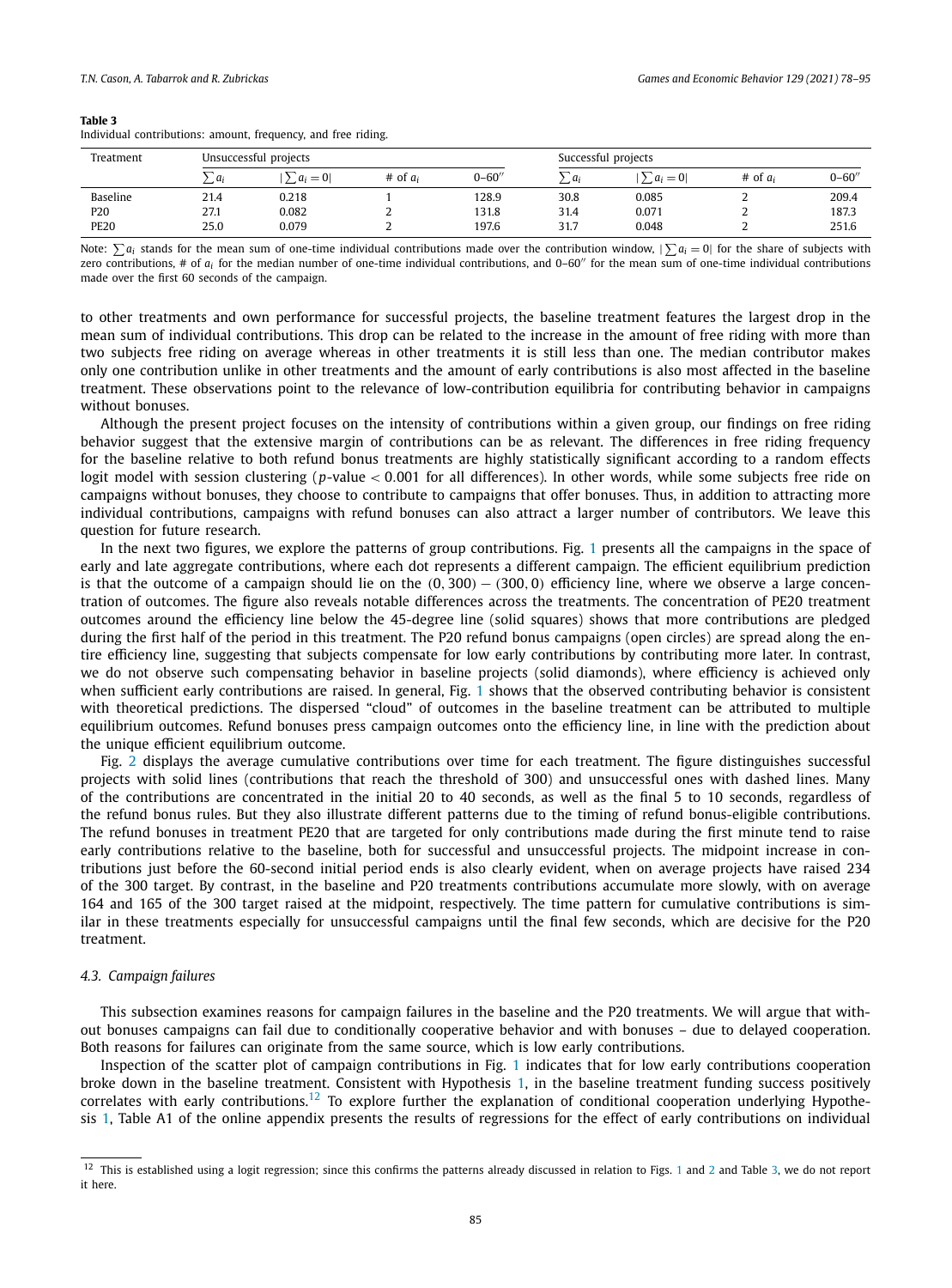

**Fig. 1.** First and second half contributions, by project, for baseline (top panel) and for refund bonus treatments (bottom panel).

late contributions in the baseline treatment. If others were not cooperative early in the campaign then contributors are significantly less likely to make a contribution during the second half of the campaign and their amount contributed is (insignificantly) lower. Such behavior points to hypothesized conditional cooperation, supported by equilibrium tit-for-tat strategies.

In the treatment that offers 20% refund bonuses, funding success is also found to correlate positively with total early contributions. But unlike in the baseline treatment, we cannot attribute this correlation to conditionally cooperative behav-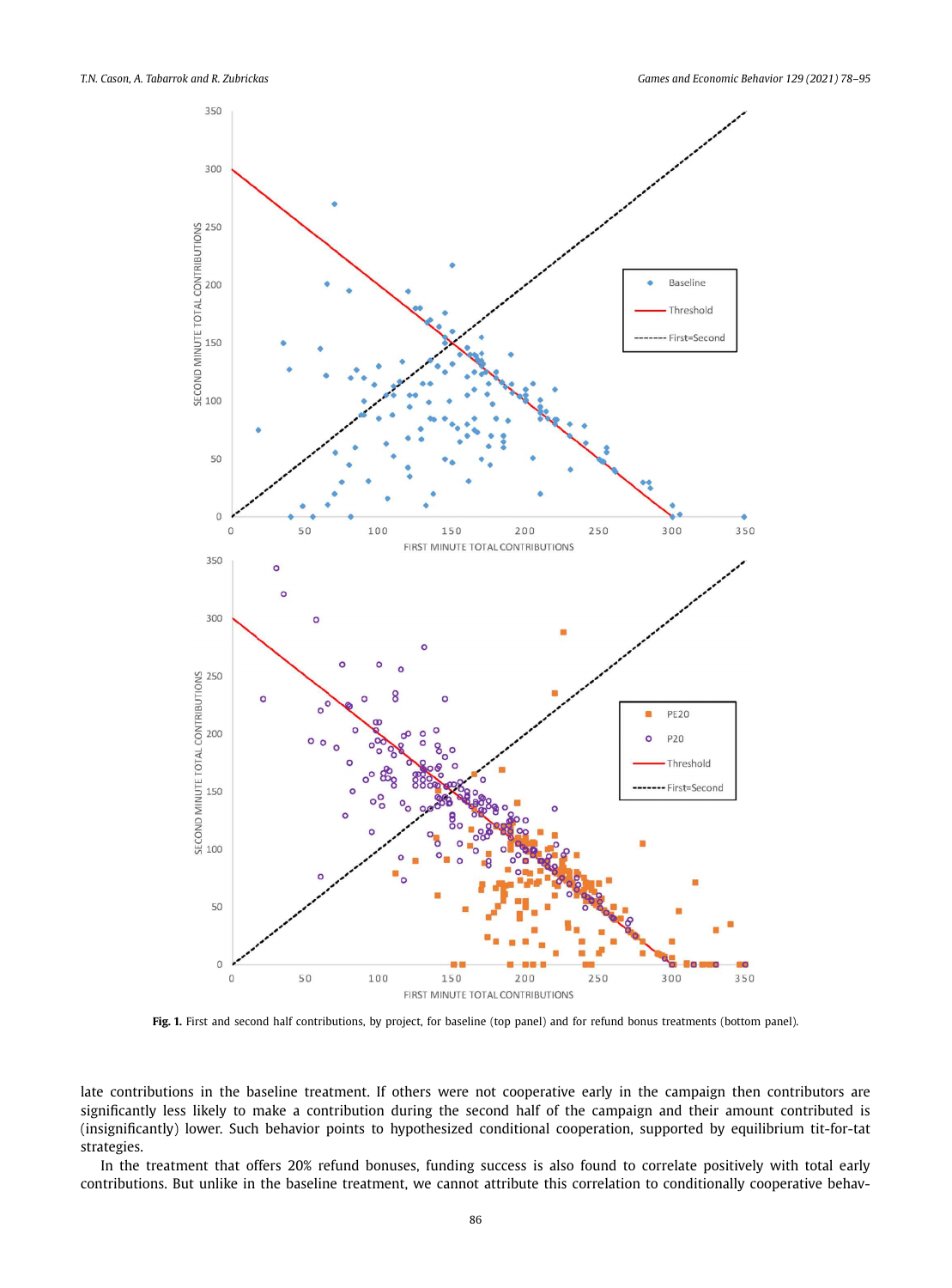

Fig. 2. Cumulative average contributions, by funding success. (For interpretation of the colors in the figure(s), the reader is referred to the web version of this article.)



**Fig. 3.** Kernel density of pivotal point timing, by treatment.

 $\mathrm{in}^{13}$  The negative effect of low early contributions on funding success in the P20 treatment, however, can be explained by delayed cooperation. Inspection of Fig. 2 indicates that in the P20 treatment contributions tend to accumulate relatively slowly before campaigns ended in a flurry of contributing activity. The slow accumulation can be explained by the prospect of refund bonuses, which can subdue incentives for further contributions.<sup>14</sup> The consequence of the slow accumulation of contributions is a higher chance of last-moment miscoordination. If slower early accumulation leads to a higher chance of miscoordination, this would result in a positive correlation between early contributions and funding success.

Fig. 3 provides further support for this explanation of delayed cooperation as a reason for campaign failures in the P20 treatment. During its contribution window, a campaign can reach a point when a single contributor becomes pivotal and

 $13$  For evidence, see Table A2 and the discussion of its results in the online appendix.

<sup>14</sup> See Cason and Zubrickas (2019) for further details.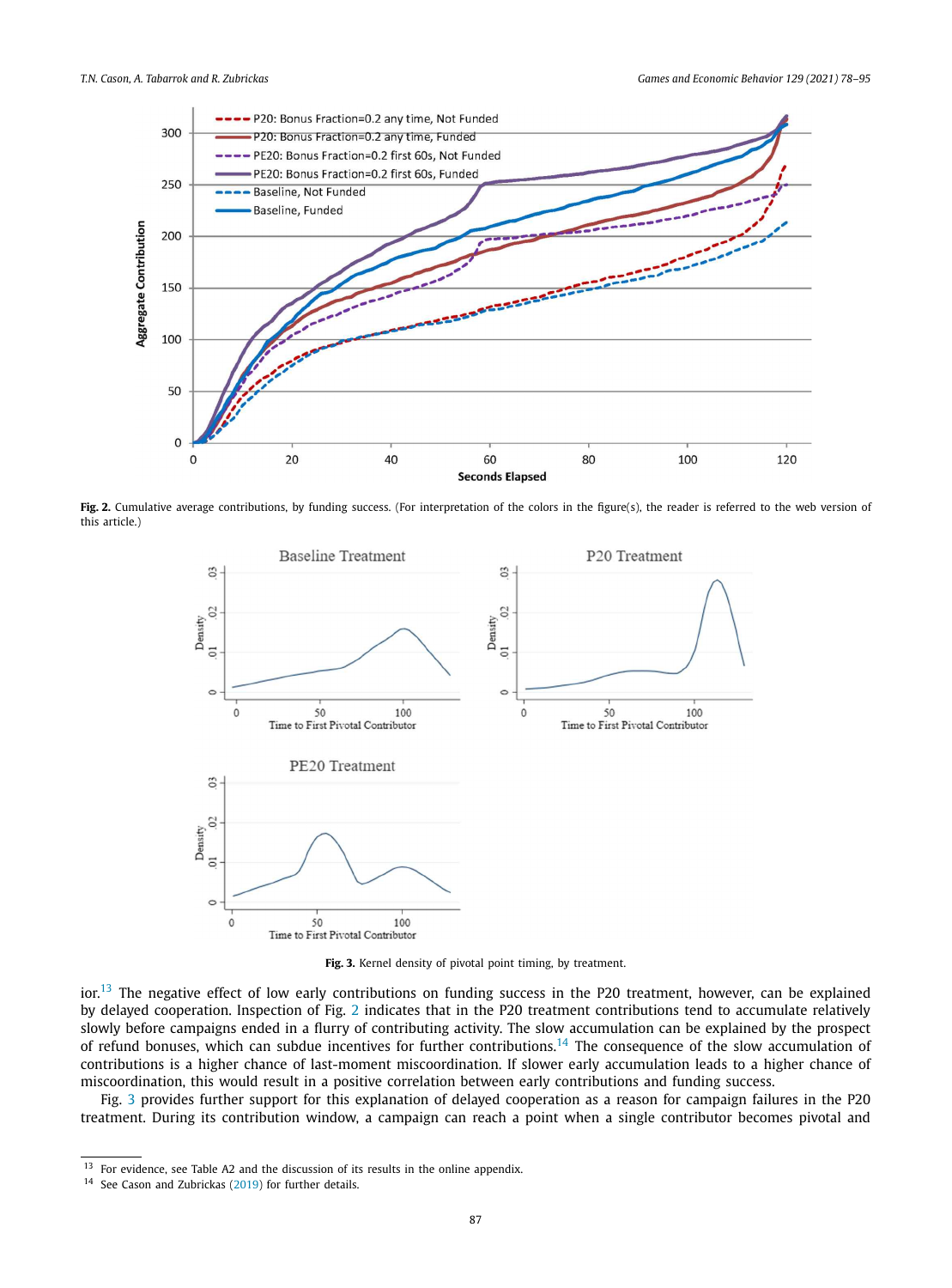| $\frac{1}{2}$   |                    |                        |                     |                             |                               |  |  |
|-----------------|--------------------|------------------------|---------------------|-----------------------------|-------------------------------|--|--|
| Treatment       | Total<br>campaigns | Reached<br>pivotalness | Fraction<br>pivotal | Mean time to<br>pivotal (s) | Median time to<br>pivotal (s) |  |  |
| Baseline        | 170                | 111                    | 0.653               | 80.5                        | 88                            |  |  |
| P <sub>20</sub> | 220                | 206                    | 0.936               | 94.0                        | 110                           |  |  |
| <b>PE20</b>     | 230                | 205                    | 0.891               | 66.2                        | 58                            |  |  |
|                 |                    |                        |                     |                             |                               |  |  |

| Table 4 |                       |
|---------|-----------------------|
|         | Timing of pivotalness |

Initial, individual, and total contributions in first 60 seconds.

|                              | Initial contribution<br>(logit) | Individual contribution<br>$(Secs 1-60)$ | Total contribution<br>$(Secs 1-60)$ |
|------------------------------|---------------------------------|------------------------------------------|-------------------------------------|
| Dummy for P20                | 0.047<br>(0.111)                | 0.936<br>(2.612)                         | 3.24<br>(8.05)                      |
| Dummy for PE20               | $0.350**$<br>(0.120)            | $9.203**$<br>(2.829)                     | 64.38**<br>(23.85)                  |
| Individual value             | $0.0039**$<br>(0.0007)          | $0.274**$<br>(0.011)                     |                                     |
| Group value                  |                                 |                                          | $0.199**$<br>(0.030)                |
| Period                       |                                 | $-0.464**$<br>(0.046)                    | $-4.34**$<br>(0.50)                 |
| Dummy (second treatment)     |                                 | $-1.325$<br>(2.177)                      | $-19.92$<br>(13.48)                 |
| Alternative project info     | Included                        | Included                                 | Included                            |
| Constant                     |                                 | 1.381<br>(3.494)                         | $81.01**$<br>(30.96)                |
| Overall R-sq<br>Observations | 7208                            | 6200                                     | 0.343<br>620                        |

Note: Random-effects regressions, with standard errors clustered by sessions; robust standard errors are reported in parentheses. Marginal effects shown for Initial contribution column. Individual contributions column displays tobit model estimates with censoring at 0. <sup>∗</sup>\* indicates coefficient is significantly different from zero at the 0.01 level; \* at 0.05.

would find it profitable to bring the total contribution up to the funding threshold, rather than not contribute further. The timing of pivotalness can be viewed as an inverse measure of the resolution of the coordination problem. More precisely, once pivotalness is reached the resolution of the coordination problem no longer requires collective action. At that point the strategic interaction becomes a waiting game to determine who incurs the burden of providing the public good. Hence, the earlier that pivotalness is reached, the more the opportunity subjects have to achieve the funding target. Fig. 3 shows the distribution of timing when campaigns first reach pivotalness over the contribution window of 120 seconds. In the P20 treatment the mode of pivotalness is at the very end of the contribution window and, furthermore, most density mass is concentrated there. Table 4 shows that the P20 design achieves pivotalness in 93.6% campaigns compared to only 65.3% in the baseline treatment, but it occurs much later in the contribution window (the median time to pivotalness is 110 for P20 compared to 88 for the baseline). Hence, while refund bonuses can improve implementation properties they can also delay cooperation. This, in turn, can aggravate the problem of efficient equilibrium coordination.

# *4.4. Refund bonuses for early contributions*

The PE20 design, 20% refund bonuses for early contributions, is designed to encourage contributions during the early phase of the pledge window. The main idea behind this design is to avert the problem of delayed cooperation, observed for the P20 design, while retaining the implementation properties of refund bonuses.

To document the impact of the PE20 bonuses on early contributions, the first column of Table 5 reports a logit model indicating which of the two projects contributors choose for their initial contribution each period.<sup>15</sup> Not surprisingly, the "Individual Value" row shows that contributors tend to make their first contribution to the project that they value highly. The treatment dummies indicate that they are also more likely to contribute first to a project that has the early targeted refund bonus PE20, relative to the baseline. This treatment is 35 percentage points more likely to attract the initial contri-

<sup>&</sup>lt;sup>15</sup> Recall that two projects, with different refund bonus characteristics, were always available to receive contributions.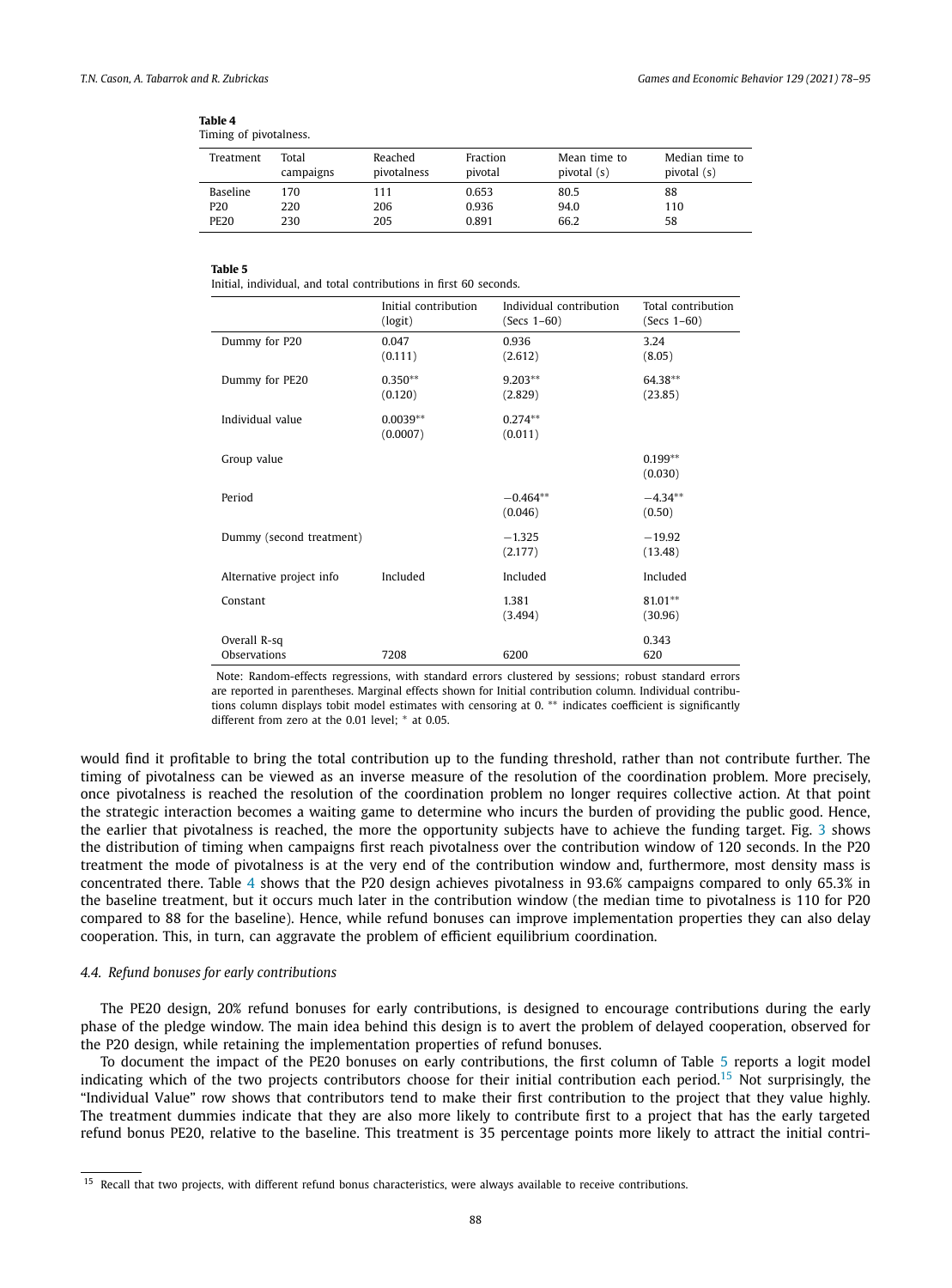bution than the baseline. The refund bonus paid for contributions made at any time in P20 fails to increase significantly the likelihood of attracting the first individual contribution.

A similar picture emerges when considering the amount of individual and group contributions made by the time half of the period for collecting contributions has elapsed (i.e., the first 60 seconds). The last two columns of Table 5 show that the PE20 treatment collects more early contributions than the no-bonus baseline, while the P20 treatment does not. The PE20 treatment also collects more contributions than the P20 treatment (Chi-squared *p*-value < 0.05). The 60-second cutoff for bonus eligibility in PE20 is clearly effective at attracting contributions in the first part of the period. Consequently, a faster accumulation of contributions allows fundraising campaigns to reach a point of pivotalness more quickly as can be seen from Fig. 3. Table A3 in the online appendix reports regressions of fundraising success for those campaigns that have at least one pivotal contributor, demonstrating that in all treatments success is strongly and positively associated with how much time is left when pivotalness is reached. For all treatments, success is about 8 percent more likely if pivotalness is reached 10 seconds earlier. Table A3 also shows that the time to reach pivotalness increases over time in all treatments. This is one reason for the decrease in fundraising success in later periods, documented earlier in Table 2. For further crosstreatment analysis of the role of early contributions, see Fig. A1 and its discussion in the online appendix. Fig. A1 highlights the campaign benefits of the early contributions using a series of regression models that predict success based on actual contributions made at various points in time in the baseline treatment.

# **5. Net returns and self-supporting bonuses**

We turn next to a treatment comparison of funding efficiency, distributive efficiency, and net returns. Projects differed in their drawn individual values, so some have a greater total social value *V* than others. We define *G* as the sum of individual contributions at the end of the campaign and *C* as the contribution threshold. Thus successful projects have *G* ≥ *C* and unsuccessful projects *G* < *C*. We define funding efficiency as  $[V − G]/[V − C]$  when the project is funded and 0 otherwise. This index ranges up to 1 for those projects whose total contributions *G* exactly reach the threshold *C*. Excess contributions above *C* lower this index below one. (Such excess contributions arise sometimes due to miscoordination in the final seconds.) Refund bonuses paid for unsuccessful projects do not factor into funding efficiency, since these are simply transfers and do not affect total surplus. Distributive efficiency is measured by the Gini index computed from net individual payoffs pooled across periods within each session.

Fundraisers will be worried about paying refund bonuses, so we also examine an alternative performance index, termed net return (*N R*), that penalizes the outcome when refund bonuses are paid.

$$
NR(G) = \begin{cases} V - G & \text{if } G \ge C \\ -\sum_{i} bonus_{i} & \text{if } G < C \end{cases}
$$

This simply replaces the social value for unsuccessful projects (0) with the cost of the refund bonuses that must be paid by the fundraiser when the campaign is unsuccessful.

Table 6 reports average funding efficiency, distributive efficiency, and net returns for each of the treatments. The refund bonus treatments have greater funding efficiency and net returns than the no bonus baseline. Nonparametric Mann-Whitney tests indicate this increase in performance is significant for PE20 (*p*-value = 0.011 for efficiency and *p*-value = 0.057 for net returns,  $n = 11$ ,  $m = 10$ ) and is significant for P20 for efficiency (*p*-value = 0.041,  $n = 13$ ,  $m = 10$ ). We also observe that the bonus treatments perform better than the baseline in terms of distributive efficiency, though only the P20 treatment has a significantly lower Gini index (Mann-Whitney *p*-value = 0.009). An improvement in distributive efficiency can be explained by the fact that refund bonuses reduce the set of efficient equilibria by eliminating equilibria with uneven distribution of gains. In equilibrium, net gains from the public good must exceed the utility from refund bonuses, thus, preventing very unequal outcomes.<sup>16</sup> Consistent with this explanation, as the PE20 treatment makes only a partial use of refund bonuses, its performance with regard to distributive efficiency lies between the performances of the baseline and P20 treatments.

The higher net fundraising returns of the refund bonus treatments raise the natural question of whether the refund bonus mechanisms can be self-supporting. Since contributions sometimes fail to meet the threshold, refund bonuses need to be paid in some cases. The "Ave. Total Bonuses" column of Table 6 shows that bonuses paid average 12 to 21 per period, which accounts for the mix of successful and unsuccessful campaigns. The P20 campaign pays out significantly greater bonuses because of its lower success rate and the greater bonuses paid conditional on failure due to the longer time period for bonus-eligible contributions. The key issue is whether the increased rate of fundraising success due to offering refund bonuses (Table 1) is sufficient to generate enough surplus from the greater frequency of successful projects to offset the refund bonuses that need to be paid.

Suppose the fundraiser can produce the good at a cost of *k*. The fundraiser won't produce the good unless contributions, at the very least, cover costs so *C* > *k*. Successfully funded projects, therefore, generate a surplus to the fundraiser of *G* − *k*. Since bonuses need to be paid for unsuccessful projects, overall fundraiser returns  $\pi(k)$  are

$$
\pi(k) = \begin{cases} G - k & \text{if } G \ge C \\ -\sum_i \text{bonus}_i & \text{if } G < C \end{cases}
$$

<sup>&</sup>lt;sup>16</sup> See Zubrickas (2014) for theoretical details and Cason and Zubrickas (2017) for empirical evidence from a static environment.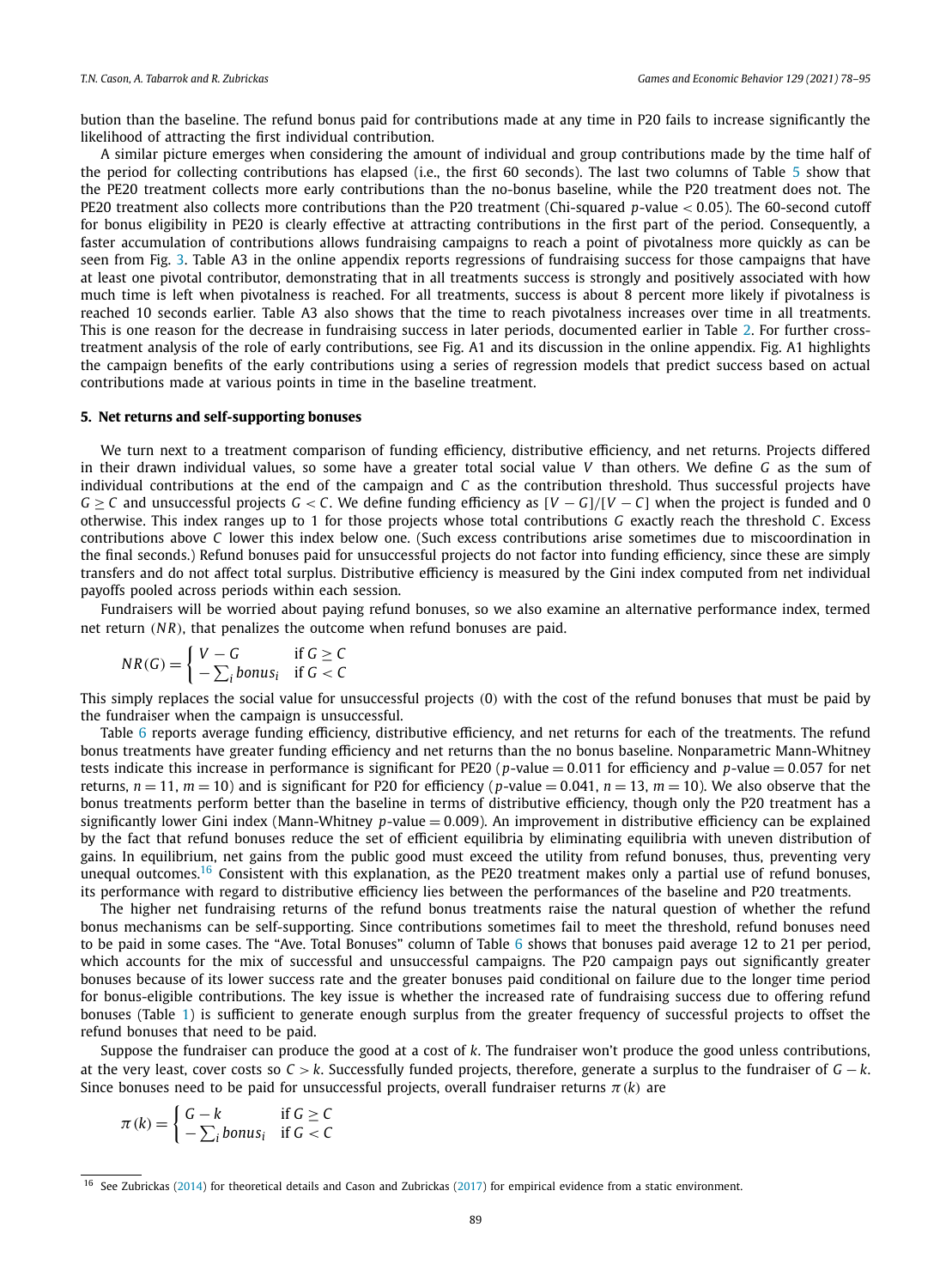| Efficiency, net project returns, refund bonuses, and fundraiser returns. |                  |                  |                   |                                               |                 |                  |  |
|--------------------------------------------------------------------------|------------------|------------------|-------------------|-----------------------------------------------|-----------------|------------------|--|
| Treatment                                                                | Funding          | Gini             | Net               | Ave. total                                    |                 | Average returns: |  |
|                                                                          | efficiency       | index            | returns           | bonuses                                       | $k = 273$       | $k = 250$        |  |
| <b>Baseline</b>                                                          | 0.424<br>(0.037) | 0.247<br>(0.025) | 139.74<br>(12.60) | $\overline{\phantom{0}}$<br>$\qquad \qquad -$ | 15.41<br>(1.51) | 25.43<br>(2.33)  |  |
| P <sub>20</sub>                                                          | 0.575<br>(0.032) | 0.158<br>(0.014) | 158.27<br>(12.17) | $-21.43$<br>(1.81)                            | 3.09<br>(3.29)  | 17.00<br>(4.03)  |  |
| <b>PE20</b>                                                              | 0.632<br>(0.030) | 0.208<br>(0.016) | 189.73<br>(11.31) | $-12.79$<br>(1.23)                            | 16.39<br>(3.20) | 31.79<br>(3.80)  |  |
| MW $p$ -value (P20 vs PE20)                                              | 0.192            | 0.035            | 0.099             | 0.003                                         | 0.002           | 0.003            |  |

Note: Standard errors are reported in parentheses. MW abbreviates the Mann-Whitney nonparametric test.

The fundraiser can generate a greater surplus from successful projects by choosing a larger "markup" of the threshold *C* over the project cost *k*. To provide some illustrative calculations for how great this markup must be to generate selfsupporting refund bonuses, the last two columns of Table 6 present hypothetical fundraiser payoffs for markups of 10%  $(k = 273)$  and 20%  $(k = 250)$  in each bonus treatment. The column labeled  $k = 273$  indicates average returns for a 10% markup. The no bonus baseline has an average fundraiser return of 15.41, reflecting an average surplus of 35.4 realized for the 43.5% of periods in which the campaign is successful and zero payments when the campaign is unsuccessful. Even though a 10% markup is quite low, fundraisers can increase their net return by offering refund bonuses using the PE20 mechanism. In this case, (modest) refund bonuses need to be paid out when campaigns fail but this is more than balanced by the higher funding rate of 67%, leading to a fundraiser surplus of 16.39 per project or 6.4% over the no bonus baseline.

Refund bonuses become even more profitable if the markup over the project cost is larger, as illustrated in the rightmost column representing a 20% markup (from  $k = 250$  to the  $C = 300$  threshold). Moreover, the nonparametric Mann-Whitney tests shown on the bottom of the table indicate that the refund bonus treatment PE20 that targets only early contributions is significantly more profitable than the P20 bonus treatment that pays greater bonuses and fails to get cumulative contributions to the higher and more successful path.

# **6. Alternative bonus treatments**

The main experiment reported in the previous sections contrasted the baseline treatment with two refund bonus treatments, one of which (PE20) was specifically designed to incentivize early contributions. We also explored alternative ways of implementing the refund bonus, which we briefly summarize in this section with additional details available in an earlier working paper version of this study (Cason et al., 2020). In these alternative treatments, four groups of 10 subjects participated and were eligible for the refund bonus as follows.

**F3**: Refund bonus of 3 for total individual contribution > 30.

**F6**: Refund bonus of 6 for total individual contribution  $\geq$  30.

**FE30**: Refund bonus of 6 for first 5 individuals with total individual contribution  $>$  30.

**FE50**: Refund bonus of 6 for first 5 individuals with total individual contribution  $> 50$ .

**PE10**: Proportional refund bonus  $r = 0.10$  paid on contributions made during first minute of the two-minute contribution window.

The first four treatments simplify the refund bonus by replacing the proportional amount used in the main experiment with a fixed bonus amount for contributions that reach a specific threshold. The total individual contribution refers to the sum of contributions made by an individual at different points in time. The difference between F6 and FE30 is in the latter only the first 5 individuals who meet the individual threshold are eligible to receive the refund bonus. We note the FE30 and FE50 designs allow for inefficient low-contribution equilibria.<sup>17</sup> The difference between FE30 and FE50 is the size of the individual target to obtain this fixed bonus.<sup>18</sup> As in the main experiment, in every period two alternative projects were

<sup>&</sup>lt;sup>17</sup> With refund bonuses offered only to several first contributors, it can be an equilibrium outcome for contributors to stop contributing if their further contributions are no longer eligible for bonuses. When contributors employ tit-for-tat strategies, however, the existence of inefficient equilibria can be of only second order importance since a significant amount of early contributions would encourage conditional cooperators to contribute further.

<sup>&</sup>lt;sup>18</sup> Note that these target amounts to receive bonuses can serve as suggested amounts for contributions. Evidence on the impact of increasing suggested amounts is mixed, with some studies showing a decrease in contributions (Adena and Huck, 2020; Reiley and Samek, 2019) while others find promising effects of non-binding suggestions (Adena et al., 2014).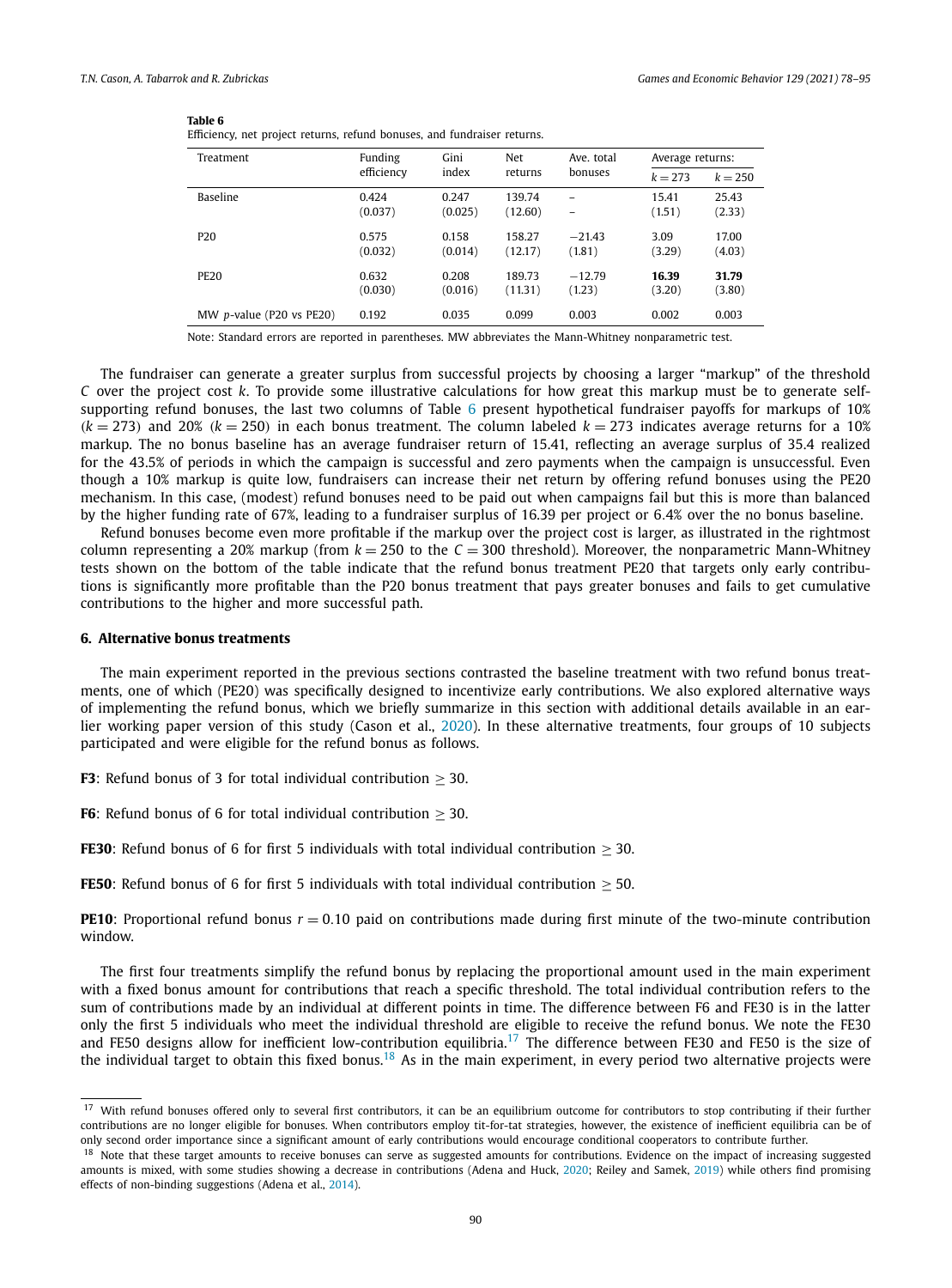| Treatment       | Funding         | Shortfall     | Funding          | Net               | Ave. total         | Average returns: |                 |
|-----------------|-----------------|---------------|------------------|-------------------|--------------------|------------------|-----------------|
|                 | frequency       |               | efficiency       | returns           | bonuses            | $k = 273$        | $k = 250$       |
| F <sub>3</sub>  | $45/90 = 50%$   | 34.5<br>(4.1) | 0.481<br>(0.051) | 152.47<br>(18.89) | $-9.57$<br>(1.03)  | 10.00<br>(3.26)  | 21.50<br>(4.43) |
| F <sub>6</sub>  | $57/90 = 63%$   | 36.6<br>(4.2) | 0.599<br>(0.049) | 175.02<br>(18.20) | $-15.20$<br>(2.15) | 12.08<br>(4.56)  | 26.65<br>(5.69) |
| <b>FE30</b>     | $43/90 = 48%$   | 41.2<br>(3.7) | 0.458<br>(0.051) | 140.02<br>(19.35) | $-15.53$<br>(1.58) | 4.23<br>(4.19)   | 15.22<br>(5.31) |
| <b>FE50</b>     | $50/90 = 56%$   | 35.7<br>(4.4) | 0.518<br>(0.051) | 151.42<br>(17.39) | $-9.47$<br>(1.17)  | 17.35<br>(5.54)  | 30.13<br>(6.40) |
| <b>PE10</b>     | $44/90 = 49%$   | 58.0<br>(4.6) | 0.473<br>(0.052) | 149.17<br>(18.83) | $-8.79$<br>(0.93)  | 9.37<br>(3.33)   | 20.62<br>(4.42) |
| Baseline        | $74/170 = 44%$  | 86.2<br>(6.2) | 0.424<br>(0.037) | 139.74<br>(12.60) | $\qquad \qquad -$  | 15.41<br>(1.51)  | 25.43<br>(2.33) |
| P <sub>20</sub> | $133/220 = 61%$ | 29.0<br>(2.9) | 0.575<br>(0.032) | 158.27<br>(12.17) | $-21.43$<br>(1.81) | 3.09<br>(3.29)   | 17.00<br>(4.03) |
| <b>PE20</b>     | $154/230 = 67%$ | 49.8<br>(3.8) | 0.632<br>(0.030) | 189.73<br>(11.31) | $-12.79$<br>(1.23) | 16.39<br>(3.20)  | 31.79<br>(3.80) |

| Table 7                                      |  |
|----------------------------------------------|--|
| Robustness treatments - performance summary. |  |

Note: Standard errors are reported in parentheses.

available for contributions, with differing refund bonus rules for each one. We varied the treatment conditions once within subjects, with other treatment variations implemented across subjects.

Table 7 provides the performance summary alongside the performance of the baseline, P20, and PE20 treatments reported in earlier sections. All five alternative treatments have a funding frequency that exceeds the 43.5% rate of the baseline treatment and they also have lower average shortfalls than the 86.2 average of the baseline. That the FE30 design also has a lower shortfall than the baseline suggests that in FE30 the inefficient equilibria are not salient, which reinforces the argument for the importance of early contributions in stimulating cooperation. Regression analysis from our earlier working paper shows significantly greater funding success for two designs (F6 and FE50) and significantly greater contributions for all refund bonus designs relative to the comparable baseline data. None of these refund bonus treatments have significantly *different* impacts on individual contributions, however, except that F6 has significantly lower contributions than FE50  $(p$ -value = 0.005).

All five treatments also have greater funding efficiency and net returns than the comparable baseline, and this increase in performance is highly significant (typically at the two-percent significance level or better, and always significant at the five-percent level). Efficiency appears to be greatest in the treatments that have more generous bonuses such as F6, which outperforms FE30 (*p*-value < 0.05) and F3 (*p*-value < 0.10). Net returns are also higher with refund bonuses, but none of the net returns for the refund bonus treatments are significantly different from each other. Bonus payments are greater for the more generous designs (such as F6) and for treatments with lower fundraising success (FE30). Last but not least, fundraisers can increase their surplus by offering refund bonuses. At a  $10\%$  markup (column  $k = 273$ ), the FE50 design yields a fundraiser surplus of 17.35 per project while in the baseline treatment it is 15.41. Refund bonuses become even more profitable if the markup over the project cost is larger, as illustrated in the rightmost column representing a 20% markup. The F6 design joins FE50 and PE20 as being more profitable than the no bonus baseline.

Overall, based on aggregated group and individual behavior our analysis shows that there are no large differences across the bonus treatments, consistent with Hypothesis 3. The more generous bonus designs tend to have a higher success rate, though, which can be attributed to better coordination due to a smaller set of efficient equilibria (Cason and Zubrickas, 2017). The dynamics of group contributions, however, exhibit larger differences across bonus designs that are in line with expected contributing behavior.

# **7. Conclusion**

In this paper, we refine, develop, and stress test the assurance contract with refund bonuses. We first show that, in line with existing empirical evidence, for a fundraising campaign to be successful under the standard assurance contract mechanism contributors need to start cooperating early. To encourage early contributions, we extend the assurance contract mechanism with refund bonuses rewarded only to early contributors in the event of fundraising failure. The experimental results show that our proposed solution is very effective in inducing early cooperation and, consequently, increasing fundraising success. Limiting refund bonuses to early contributors works as well as offering refund bonuses to all potential contributors. Furthermore, limiting the possibility of a refund bonus to early potential contributors increases the appeal of refund bonuses because it greatly reduces the maximum amount that project funders would have to pay in the worst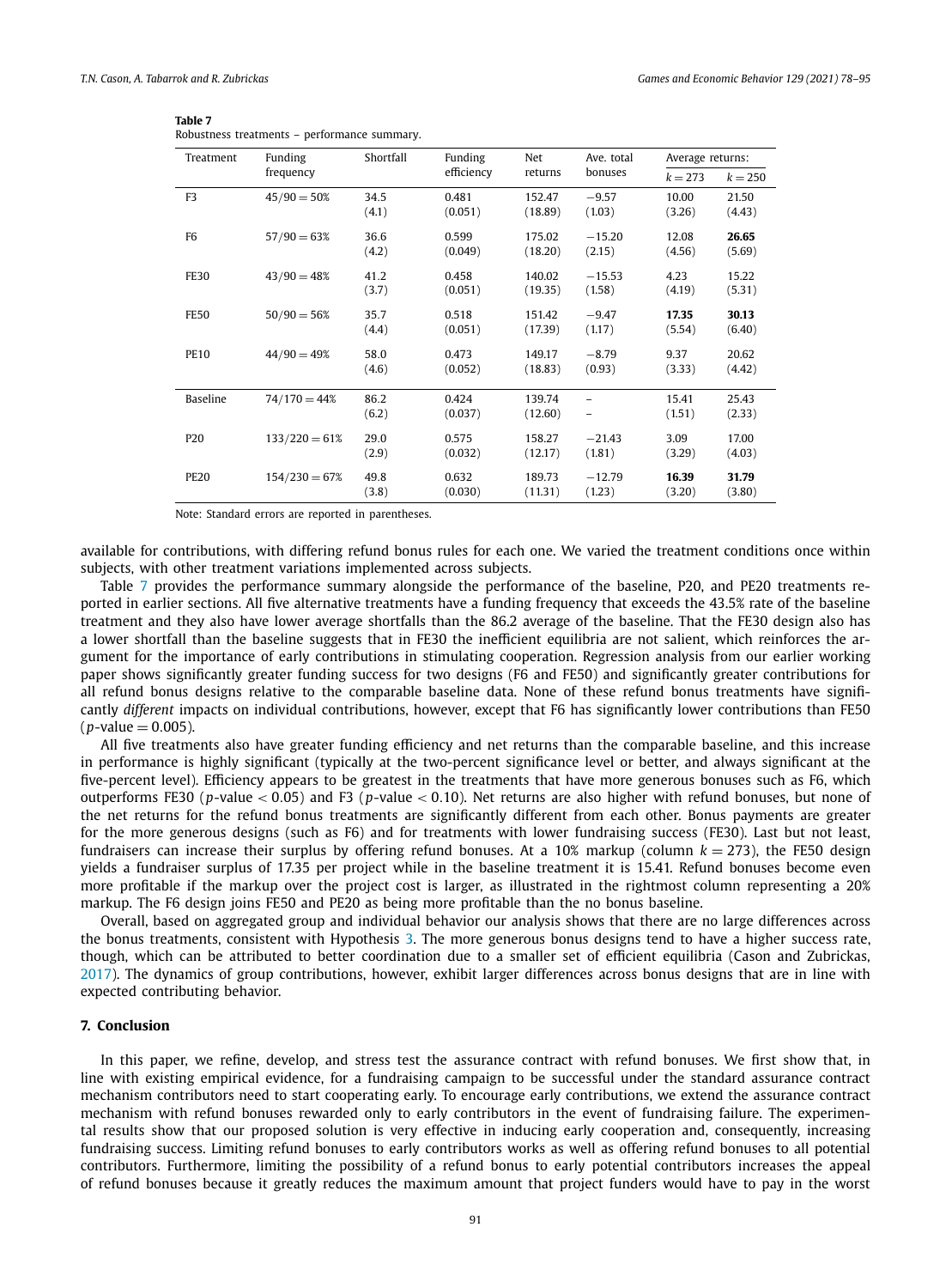case scenario. Generally, we demonstrate that the increased frequency of successful campaigns generates enough additional value so that refund bonuses can pay for themselves. Thus, our paper provides important evidence that refund bonuses have desirable and practical properties in real world settings like crowdfunding.

The present study deliberately controlled the total project value to always exceed costs in order to isolate the coordination challenge of fundraising. Future experiments could relax this restriction to investigate how refund bonuses affect the ability to screen good from bad projects. Additional experiments could also explore alternative valuation environments to include a common value component to the public good, as well as asymmetric information across potential contributors about the project value. Another useful direction for future research would be to conduct field experiments where campaign operator's can choose to offer or not offer refund bonuses. Since refund bonuses are riskier for less socially valuable campaigns, the use of refund bonuses could signal more socially valuable campaigns. A signal effect would further increase the value of refund bonuses in practice. At the same time, more research is also needed to understand better the effects of refund bonuses on entrepreneurial moral hazard in fundraising.

# **Acknowledgments**

We thank Jacob Brindley and Peter Wagner for excellent research assistance, and two anonymous reviewers, an advisory editor, and various seminar and conference audiences for valuable comments. We especially thank Yancey Strickler, cofounder of Kickstarter, and Jon Leland, Vice President of Insights, Kickstarter, for very useful comments. The Eric and Wendy Schmidt Fund for Strategic Innovation provided financial support.

# **Appendix A. Model and proofs**

# *A.1. Framework*

There is a set  $\mathcal{N} = \{1, ..., n\}$  of agents, indexed by  $i \in \mathcal{N}$ , that can benefit from a public good project. Assume  $n \geq 2$ . The public good can be provided in a fixed amount. Each agent *i* has a privately known valuation *v<sup>i</sup>* for the public good. Let individual valuations be independently and identically distributed according to distribution *Z* over interval  $[\underline{v}, \overline{v}]$  with pdf  $z > 0$ . Let  $H(V)$  denote the distribution of the sum of individual valuations,  $V = \sum_i v_i$  with the density function  $h(V)$ . Assume that its inverse hazard rate  $\lambda^H(V) = (1 - H(V))/h(V)$  is non-increasing.

Suppose that the project developer, also referred to as the entrepreneur, starts a fundraising campaign where he offers to implement the public good project if paid *C*. The fundraising campaign runs over a fixed period of time [0, *T* ]. During any moment of time agents can make contributions toward the project. Let *g<sup>i</sup>* denote agent *i*'s total contribution. If at the end of the campaign the sum of contributions  $G = \sum_i g_i$  is below the target C, then the contributions are refunded and each agent obtains a utility of zero. If  $G \ge C$ , then the project is implemented out of the contributions made, yielding a utility of  $v_i - g_i$  for agent *i*,  $i \in \mathcal{N}$ .

Contributions exceeding *C* are not refunded and do not affect project quality, i.e., they are wasted for agents. It is assumed throughout that it is socially efficient to implement the project with a positive probability or that  $H(C) < 1$ . It is also assumed that individual valuations do not exceed the cost *C*, i.e.,  $C > \overline{v}$ .

Let  $g_i(t)$  denote agent *i*'s total contribution made from the start of the campaign up to time *t* and, respectively, let  $G(t)$ denote the accumulated total contribution up to time *t*,  $G(t) = \sum_i g_i(t)$ . At every moment of time *t* each agent *i* observes the accumulated contribution *G*(*t*) and can make an additional contribution *a<sup>i</sup>* . We model agent *i*'s contributing strategy as a function  $a_i(G(t), g_i(t), t, v_i)$  and his objective is to maximize own expected payoff after accounting for strategies of other agents  $\{a_j(G(t), g_j(t), t, v_j)\}_{j \neq i}$ . We note that individual contribution  $g_i(t)$  is a state variable because it is not a sunk cost as it is repaid in the event of the campaign's failure.

# *A.2. Proof of Proposition 1*

Suppose that agents choose contribution strategies  $a_i(G(t), g_i(t), t, v_i)$ ,  $i \in \mathcal{N}$ , that form Markov Nash equilibrium. In the next lemma, we argue that there is a simple characterization of Markov Nash equilibrium because of the linear cost of contributions and no discounting. (In crowdfunding contributions are collected only at the end of the campaign.)

**Lemma 1.** If strategy profile  $\{a_i^*(G(t), g_i(t), t, v_i)\}_{i\in\mathcal{N}}$  is Markov Nash equilibrium, then at every moment of time t the resultant  $\overrightarrow{g}$ <sup>\*</sup><sub>*i*</sub></sub>(*G*(*t*), *g*<sub>*i*</sub>(*t*), *t*, *v*<sub>*i*</sub>)}<sub>*i*∈N</sub>, *where* 

$$
\overrightarrow{g}_{i}^{*}(G(t), g_{i}(t), t, v_{i}) = \int_{t}^{T} a_{i}^{*}(G(t'), g_{i}(t'), t', v_{i}) dt',
$$

have to be Bayesian Nash equilibrium of the static contribution game for the remainder of the public good costs  $C - G(t)$ .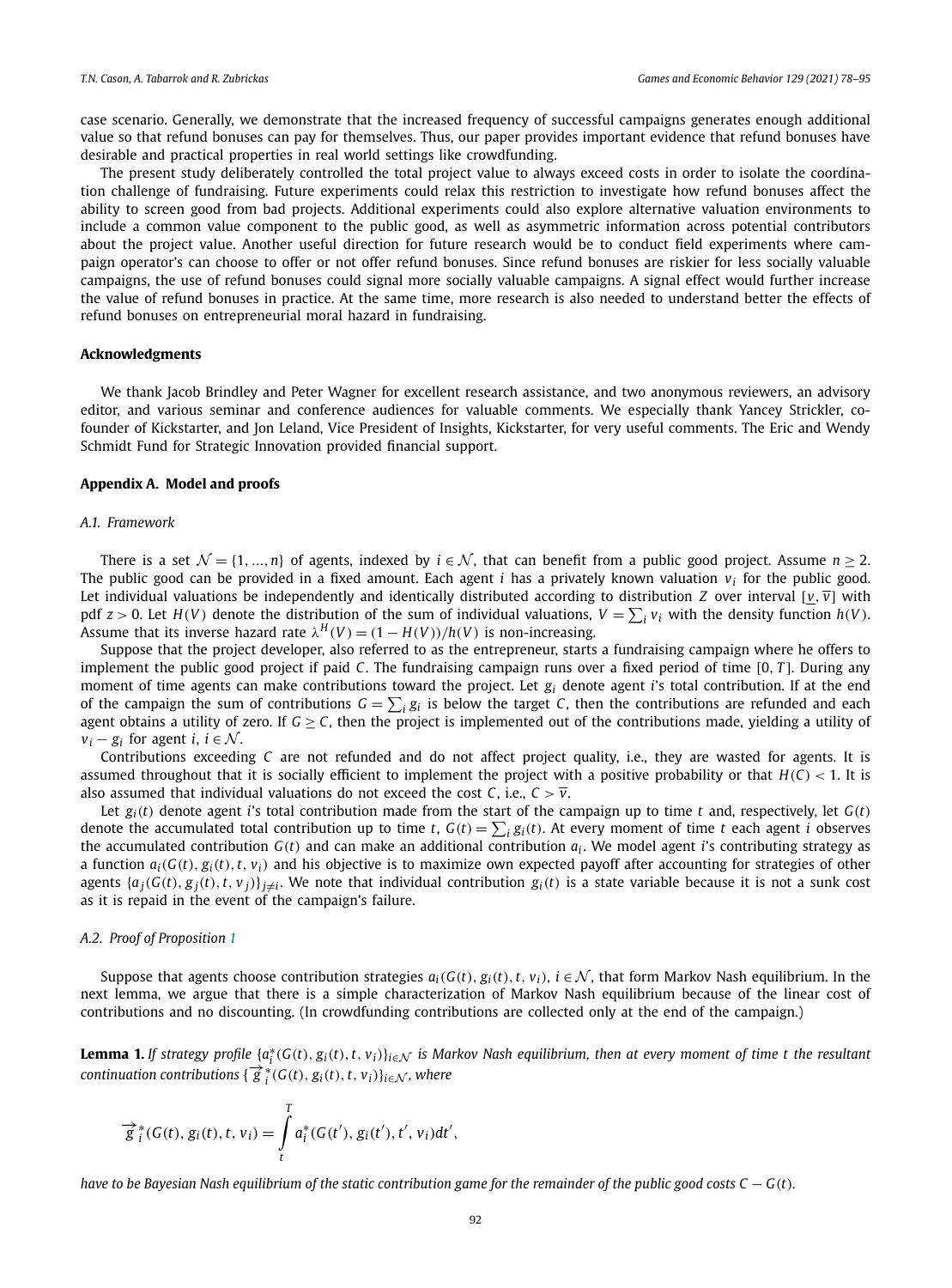**Proof.** See Cason and Zubrickas (2019). The proof follows from the linear property of the value function which allows to integrate out instantaneous contributions. The resultant outcome is the optimization problem in continuation contributions only.  $\square$ 

The linear property of the dynamic contribution game also implies that any Bayesian Nash equilibrium in continuation contributions can be sustained as Markov Nash equilibrium where instantaneous contributions add up to the corresponding equilibrium continuation contributions. Therefore, we can characterize the provision properties of Markov Nash equilibrium by considering the static game in continuation contributions toward the remainder of the public good costs,  $C - G(t)$ .

The resultant static game is a classical contribution game that has efficient and inefficient equilibria where the latter can arise because of free riding (e.g., any combination of contributions that sum to less than  $C - \overline{v}$  makes an equilibrium). Consider an efficient equilibrium with a positive probability of provision. Let a profile of continuation contributions  $\{\overrightarrow{g}_i^*(G(t), g_i(t), t, v_i)\}_{i\in\mathcal{N}}$  or just  $\{\overrightarrow{g}_i^*\}_{i\in\mathcal{N}}$  for brevity be Bayesian Nash equilibrium of the static contribution game toward the public good cost of  $C - G(t)$ . We denote the resultant aggregate continuation contribution by  $\vec{G}$ , its distribution by *F* ( $\vec{G}$ ), density function by  $f(\vec{G})$ , and inverse hazard rate by  $\lambda(\vec{G}) = (1 - F(\vec{G}))/f(\vec{G})$ .

The equilibrium condition implies that for each *i* the contribution  $\vec{g}^*$ <sub>*i*</sub> maximizes

$$
U_i = \max_{\overrightarrow{g}_i} (1 - F(C - G(t)))(v_i - \overrightarrow{g}_i - g_i(t)).
$$
\n
$$
(1)
$$

In equilibrium, the change in utility from a marginal increase in individual contribution must be zero for each agent *i*, thus, we have

$$
f(C - G(t))(v_i - \overrightarrow{g}_i^* - g_i(t)) - (1 - F(C - G(t))) = 0.
$$
\n(2)

The equilibrium individual strategy is given by

$$
\overrightarrow{g}_i^* = v_i - g_i(t) - \lambda^F (C - G(t)).
$$
\n(3)

The distribution *F* of the aggregate continuation contribution *G* is found from

$$
F(G) = \Pr(\overrightarrow{G} \le G) = \Pr(V \le G + G(t) + n\lambda^F(C - G(t)))
$$
  
= 
$$
H(G + G(t) + n\lambda^F(C - G(t)))
$$

The probability density function of *F* is accordingly given by

$$
f(G) = h(G + G(t) + n\lambda^{F}(C - G(t))).
$$
\n(4)

Conditional on *G*(*t*) raised, we obtain the probability of non-provision equal to

$$
F(C - G(t)) = H(C + n\lambda^{F}(C - G(t)))
$$
\n<sup>(5)</sup>

the inverse hazard rate equal to

$$
\lambda^{F}(C - G(t)) = \lambda^{H}(C + n\lambda^{F}(C - G(t))).
$$

As the inverse hazard rate function  $\lambda^H$  is non-increasing, then the equation  $x = \lambda^H(C + nx)$  has a unique solution x. Then, *we* obtain that  $λ<sup>F</sup>(C − G(t))$  is constant for each *G*(*t*) and, thus, a constant probability of non-provision determined by (5).

# *A.3. Proof of Proposition 2*

*Proportional bonus.* Consider an assurance contract with proportional refund bonus *r* > 0 where in the event of failure a contributor of *g* receives the refund bonus *rg* in addition to the full refund of *g*. In contradiction to the proposition, suppose that the assurance contract has an equilibrium with the zero probability of provision. This means that the aggregate contribution *G* is always less than *C*. But then it must be possible for an agent to increase his refund bonus by marginally increasing his contribution so that *G* < *C* continues to hold. Thus, there is no equilibrium with the zero probability of provision. Note that this proof also holds for the case when refund bonuses are paid only for early contributions made over period  $[0, T']$  with  $T' \leq T$ .

*Fixed bonus.* Consider an assurance contract with fixed refund bonus  $b > 0$  payable in the event of failure to contributors with contribution  $g \geq C/n$ . In contradiction to the proposition, suppose that the assurance contract has an equilibrium with the zero probability of provision. Consider such an equilibrium. Let *m* be the number of agents who do not receive the bonus and it has to be that  $1 \le m \le n$ . Then, the remaining  $n - m$  agents do receive the bonus.

First, suppose that *m* = 1 which implies that the shortfall in total contribution *G* is at most *C*/*n* because *n* − 1 agents contributed at least  $(n - 1)C/n$ . Then, the assumption that the public good is efficient with a positive probability implies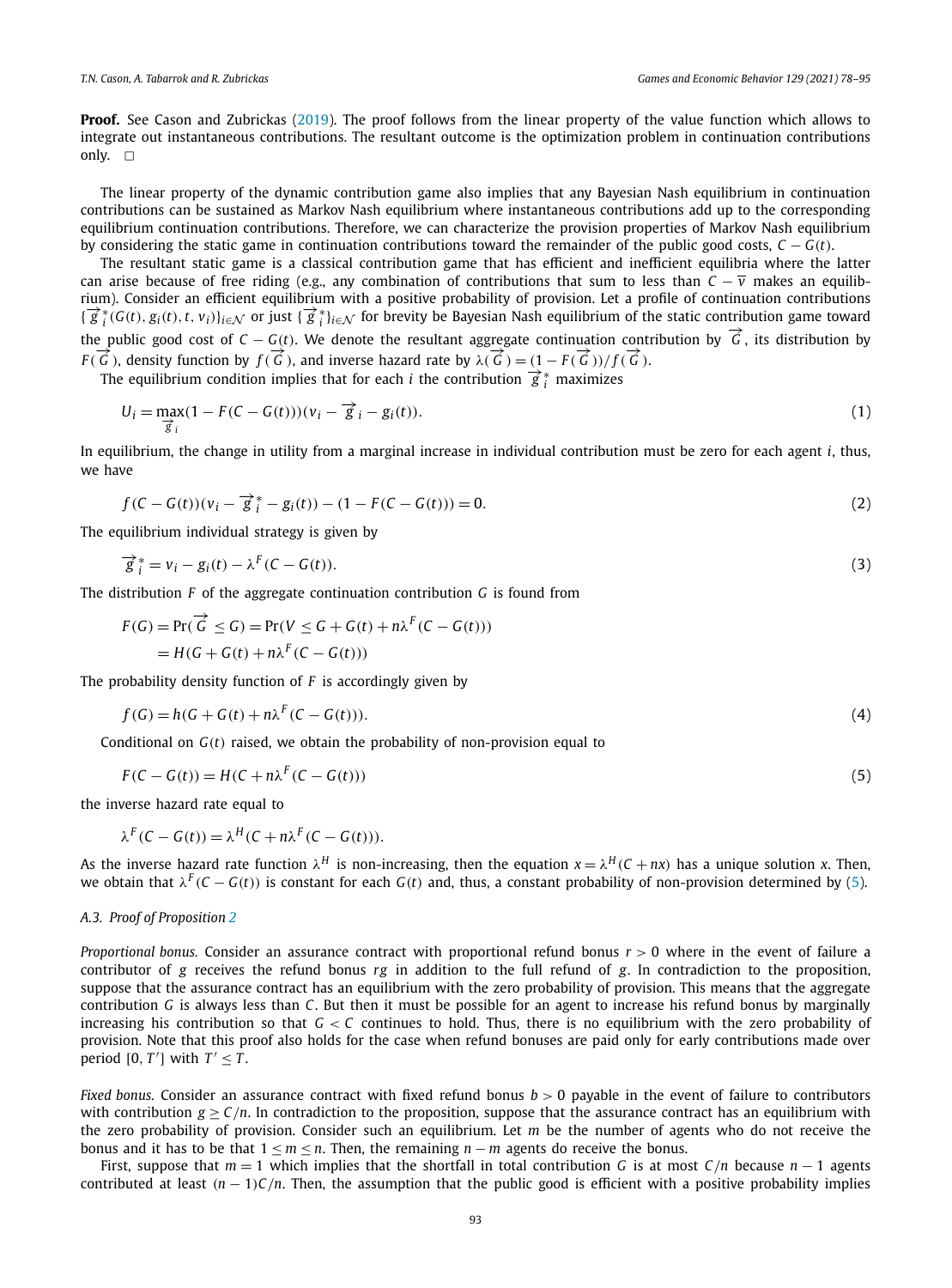that the probability of an individual valuation exceeding  $C/n$  must be strictly positive, i.e.,  $Z(C/n) < 1$ , where *Z* is the distribution function of private valuations. Hence, individual rationality implies a positive probability that the *m* = 1 agent will find it optimal to contribute the shortfall of at most  $C/n$ . Thus,  $m = 1$  is not consistent with the zero probability of provision.

Now, let  $m > 1$  and let  $G<sup>m</sup>$  denote the total contribution made by these  $m$  agents. Among these  $m$  agents, there must be an agent whose contribution is at most  $G<sup>m</sup>/m$ . Then, by individual rationality it must be that the gap between the minimum contribution *C*/*n* eligible for the refund bonus and the actual contribution must be larger than the total shortfall for contributions, i.e., it must hold for at least one agent that

$$
\frac{C}{n}-\frac{G^m}{m}>C-\frac{C}{n}(n-m)-G^m.
$$

Rearranging the last expression and using that  $m > 1$ , we obtain

$$
\frac{G^m}{m} > \frac{C}{n}.
$$

But this inequality implies that the agent is eligible for the refund bonus. Thus, we obtain a contradiction. Hence, there is an assurance contract with fixed refund bonuses that has no equilibria with the zero probability of provision.

# **Appendix B. Supplementary material**

Supplementary material related to this article can be found online at https://doi.org/10.1016/j.geb.2021.05.006.

# **References**

- Adena, M., Huck, S., Rasul, I., 2014. Charitable giving and nonbinding contribution-level suggestions: evidence from a field experiment. Rev. Behav. Econ. 1, 275–293.
- Adena, M., Huck, S., 2020. Online fundraising, self-image, and the long-term impact of ask avoidance. Manag. Sci. 66, 722–743.
- Admati, A., Perry, M., 1991. Joint projects without commitment. Rev. Econ. Stud. 58, 259–276.
- Agrawal, A., Catalini, C., Goldfarb, A., 2015. Crowdfunding: geography, social networks, and the timing of investment decisions. J. Econ. Manag. Strategy 24, 253–274.
- Andreoni, J., 1998. Toward a theory of charitable fund-raising. J. Polit. Econ. 106, 1186–1213.
- Ansink, E., Koetse, M., Bouma, J., Hauck, D., van Soest, D., 2017. Crowdfunding public goods: an experiment. Tinbergen Institute Discussion Paper 2017- 119/VIII.
- Bagnoli, M., Lipman, B.L., 1989. Provision of public goods: fully implementing the core through private contributions. Rev. Econ. Stud. 56, 583–601.

Belleflamme, P., Omrani, N., Peitz, M., 2015. The economics of crowdfunding platforms. Inf. Econ. Policy 33, 11–28.

Bernheim, B.D., 1994. A theory of conformity. J. Polit. Econ. 104, 841–877.

Bigoni, M., Casari, M., Skrzypacz, A., Spagnolo, G., 2015. Time horizon and cooperation in continuous time. Econometrica 83, 587–616.

- Bøg, M., Harmgart, H., Huck, S., Jeffers, A.M., 2012. Fundraising on the Internet. Kyklos 65, 18–30.
- Cai, W., Polzin, F., Stam, E., 2021. Crowdfunding and social capital: a systematic review using a dynamic perspective. Technol. Forecast. Soc. Change 162, 120412.
- Cason, T., Zubrickas, R., 2017. Enhancing fundraising with refund bonuses. Games Econ. Behav. 101, 218–233.
- Cason, T., Zubrickas, R., 2019. Donation-based crowdfunding with refund bonuses. Eur. Econ. Rev. 119, 452–471.
- Cason, T., Tabarrok, A., Zubrickas, R., 2020. Early cooperation promotes the private provision of public goods. Working Paper.
- Chandra, P., Gujar, S., Narahari, Y., 2016. Referral-embedded provision point mechanisms for crowdfunding of public projects. arXiv:1610.01768 [cs.GT]. October. http://arxiv.org/abs/1610.01768, 2016.
- Colombo, M.G., Franzoni, C., Rossi-Lamastra, C., 2015. Internal social capital and the attraction of early contributions in crowdfunding. Entrep. Theory Pract. 39, 75–100.
- Corazzini, L., Cotton, C., Valbonesi, P., 2015. Donor coordination in project funding: evidence from a threshold public goods experiment. J. Public Econ. 128, 16–29.
- Corazzini, L., Cotton, C., Reggiani, T., 2020. Delegation in coordination with multiple threshold public goods: experimental evidence. Exp. Econ. 23, 1030–1068.
- Cvitanić, J., Georgiadis, G., 2016. Achieving efficiency in dynamic contribution games. Am. Econ. J. Microecon. 8, 309-342.
- Diamond, P., Dybvig, P., 1983. Bank runs, deposit insurance, and liquidity. J. Polit. Econ. 91, 401–419.
- Diederich, J., Goeschl, T., Waichman, I., 2016. Group size and the (in)efficiency of pure public good provision. Eur. Econ. Rev. 85, 272–287.
- Etter, V., Grossglauser, M., Thiran, P., 2013. Launch hard or go home! Predicting the success of Kickstarter Campaigns. In: Proceedings of the first ACM conference on Online Social Networks. COSN'13. ACM, New York, NY, USA, pp. 177–182.
- Falkinger, J., 1996. Efficient private provision of public goods by rewarding deviations from average. J. Public Econ. 62, 413–422.
- Fischbacher, U., Gaechter, S., Fehr, E., 2001. Are people conditionally cooperative? Evidence from a public goods experiment. Econ. Lett. 71, 397–404.
- Fischbacher, U., 2007. z-Tree: Zurich toolbox for ready-made economic experiments. Exp. Econ. 10, 171–178.
- Franklin, B., 1791. The Autobiography of Benjamin Franklin: 1706-1757. Applewood Books, Bedford, MA, USA.
- Gerber, A., Wichardt, P.C., 2009. Providing public goods in the absence of strong institutions. J. Public Econ. 93, 429–439.
- Goeree, J.K., Maasland, E., Onderstal, S., Turner, J.L., 2005. How (not) to raise money. J. Polit. Econ. 113, 897–918.
- Gomila, R., 2021. Logistic or linear? Estimating causal effects of experimental treatments on binary outcomes using regression analysis. J. Exp. Psychol. Gen. 150, 700–709.
- Greiner, B., 2015. Subject pool recruitment procedures: organizing experiments with ORSEE. J. Econ. Sci. Assoc. 1, 114–125.
- Kessing, S.G., 2007. Strategic complementarity in the dynamic private provision of a discrete public good. J. Public Econ. Theory 9, 699–710.
- Koning, R., Model, J., 2014. Experimental study of crowdfunding cascades: when nothing is better than something. Acad. Manag. Proc. 2014 (1), 16683. Kreps, D.M., Milgrom, P., Roberts, J., Wilson, R., 1982. Rational cooperation in the finitely-repeated Prisoners' dilemma. J. Econ. Theory 27, 245–252.